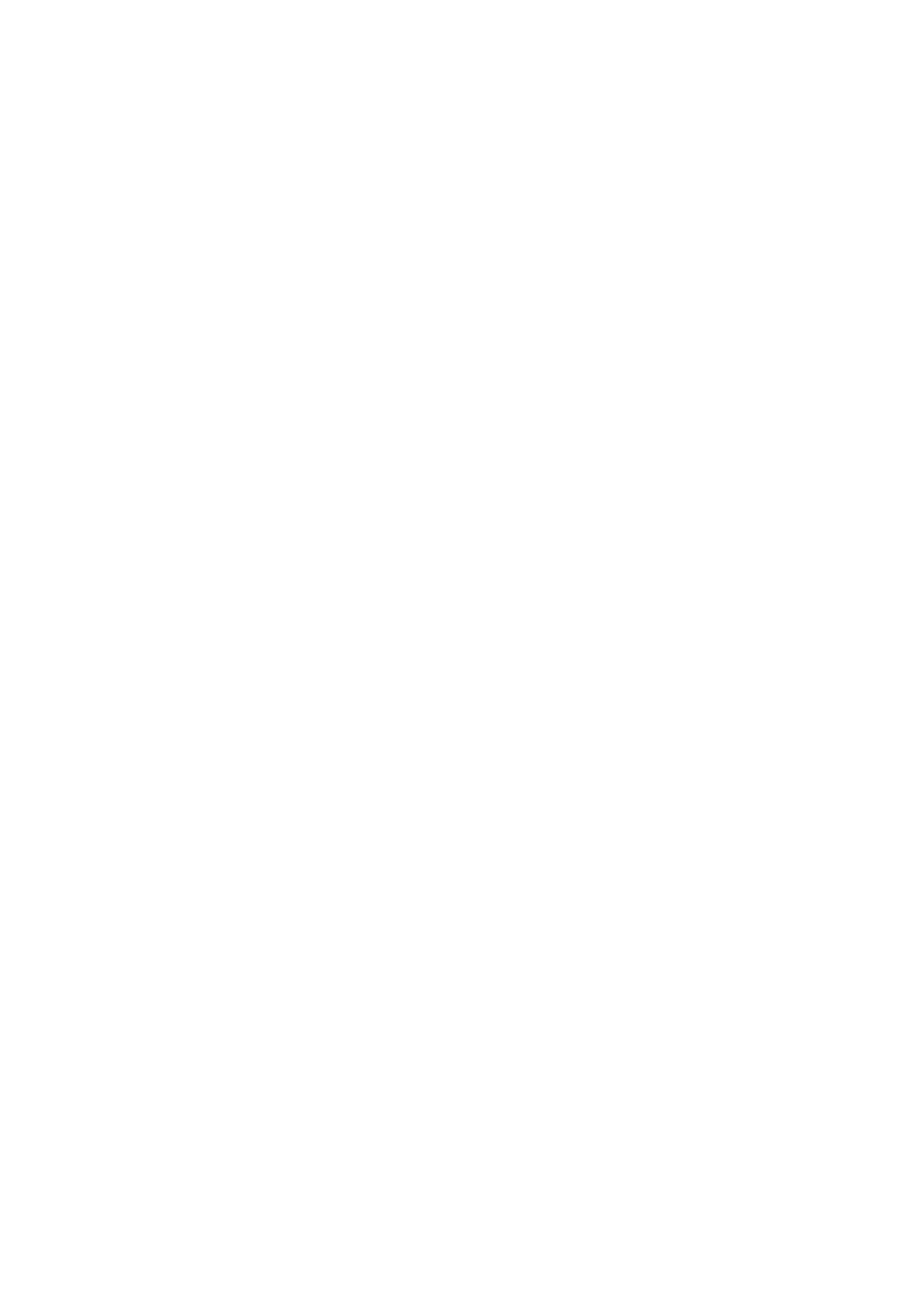# **Contents**

| 13 |  |
|----|--|
|    |  |
|    |  |
|    |  |
|    |  |
|    |  |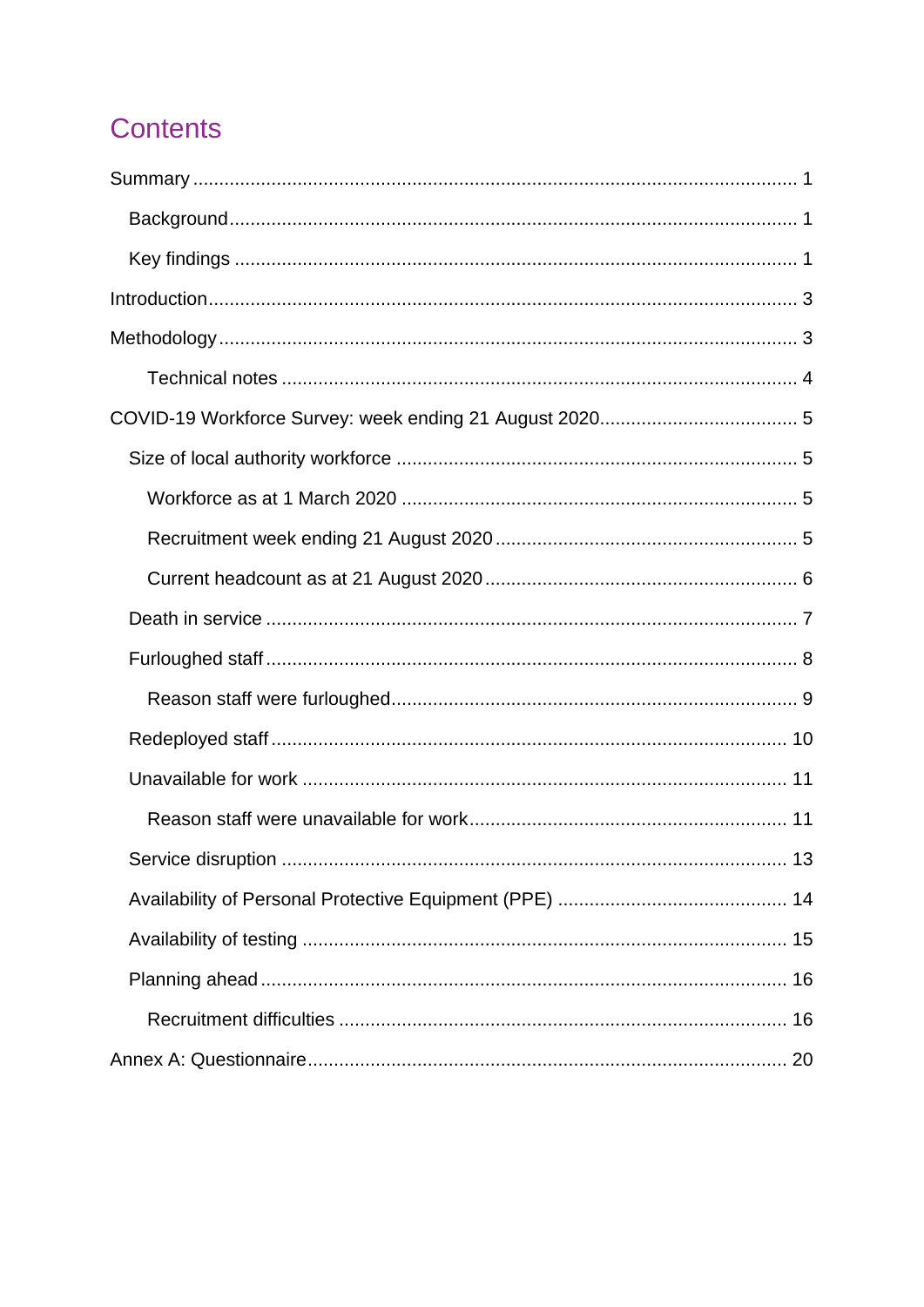# <span id="page-3-0"></span>**Summary**

## <span id="page-3-1"></span>**Background**

This is report is part of a series of bi-weekly surveys of all councils in England, Wales and Northern Ireland collecting key workforce data on how the sector is responding to COVID-19. An online survey is emailed to heads of human resources, or a nominated contact, in councils from England, Wales and Northern Ireland on alternate Wednesdays. The data requested relates to the week ending the preceding Friday. The intention is that this collection is the single national source through which such data is gathered, and it will, as appropriate, be shared with government departments and others in addition to providing comparator information for councils.

This report relates to the survey sent out on 26 August 2020. The overall response rate was 55 per cent and covered over a third of the total workforce.

## <span id="page-3-2"></span>Key findings

- Some 26 per cent of councils reported recruiting additional staff (of any type including casual, agency, contingent, etc) in the week ending 21 August 2020. In total 1,225 additional staff had been recruited in responding authorities: the median number of staff per authority was three and the mean was 29.
- More than a third of councils (101) recorded deaths in service since lockdown. A total of 215 deaths in service were reported by respondents since the start of lockdown (cause not specified).
- Twenty-four per cent of councils reported that they had fully furloughed at least one member of staff. In total, responding authorities reported there were 4,854 staff furloughed full-time in the week ending 21 August 2020, which was one per cent of the current workforce.
- In addition, 21 per cent of councils reported that they had partially furloughed at least one member of staff. In total, respondents reported there were 2,666 staff furloughed part-time in the week ending 21 August 2020, which was 0.5 per cent of the current workforce.
- The main reason given for furloughing staff was that the service had stopped (85 per cent) or that funding had stopped (49 per cent).
- Some 63 per cent of councils had redeployed staff. In total, in the responding authorities there were 6,090 staff redeployed in the week ending 21 August 2020, which was one per cent of the current workforce. The median number of staff redeployed was 4 and the mean was 34.
- Just over eight out of ten councils (83 per cent) reported that they had at least one member of staff unavailable for work. In total, respondents reported there were 22,028 staff unavailable for work in the week ending 21 August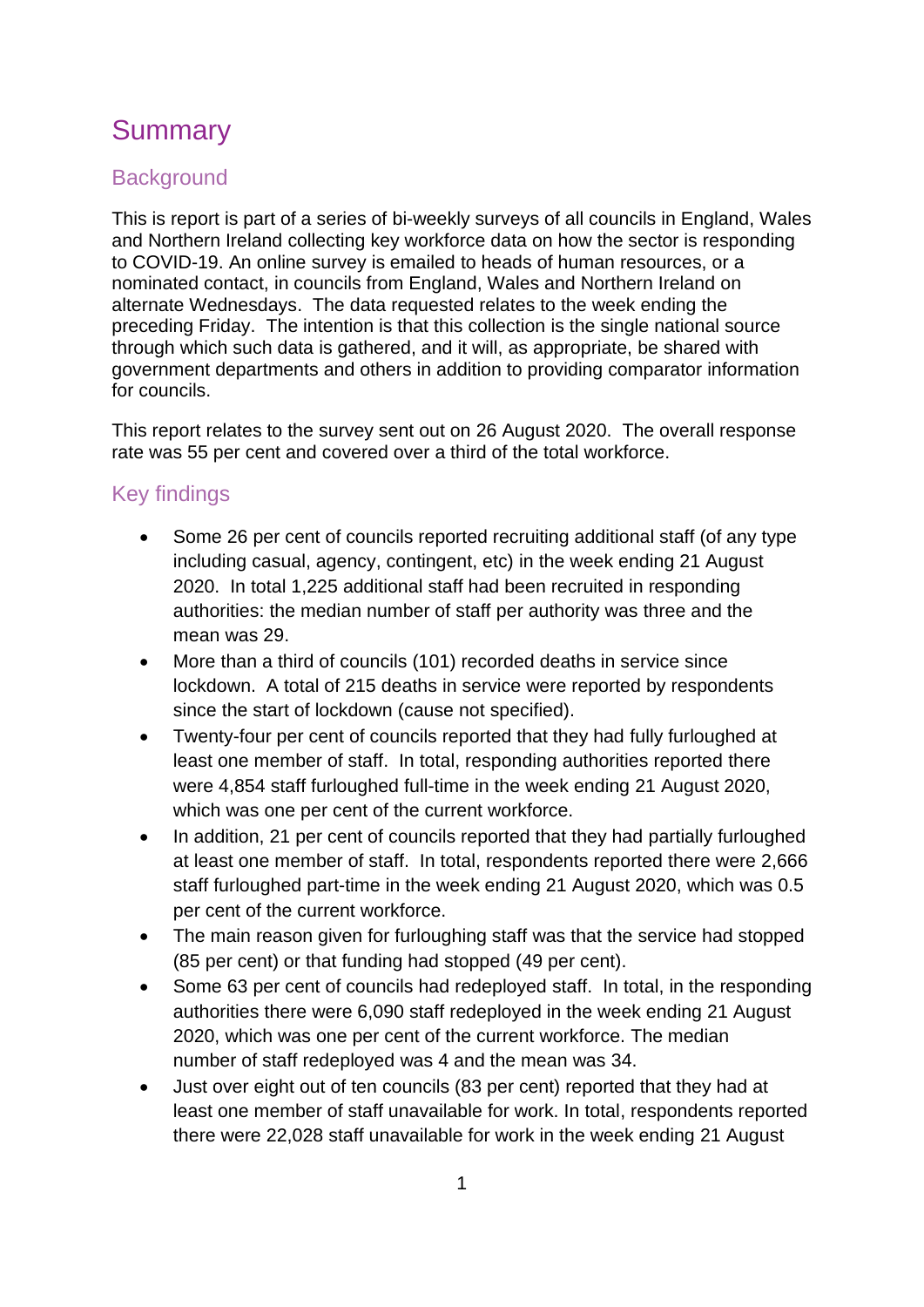2020, four per cent of the current workforce. The median number of staff unavailable for work was 27 and the mean was 116.

- Fifteen per cent of staff were unavailable through 'self-isolation (other)' and 52 per cent were unavailable due to 'non-COVID sickness'.
- When asked whether individual services had enough staff to run them normally or not, the service most badly affected during the week ending 21 August was schools: 32 per cent of councils reported they were operating with moderate or severe disruption due to staffing numbers. Also badly affected were adults and children's services, with 29 per cent and 24 per cent of councils respectively reporting moderate or severe disruption.
- When asked to assess the council overall, in terms of whether there are enough staff to run services normally or not, 57 per cent of councils report minor or moderate disruption and 43 per cent were operating normally.
- Councils that had gone through a local lockdown in the week ending 21 August (there were 20) were asked about the availability of personal protective equipment (PPE) and COVID-19 testing for staff. Eighty per cent reported they had about the right amount of PPE they needed; whilst five per cent had less than they needed. Seventy per cent said all the staff who need testing can access it, whilst 30 per cent said most of the staff can access it.
- Looking ahead, councils were asked if they were experiencing significant difficulties recruiting for some posts or not: 186 (91 per cent) said they were. Councils were subsequently asked to choose from a list of specialist occupations where they were experiencing difficulties: 55 per cent of councils were having difficulties recruiting children's social workers, 42 per cent were having difficulties recruiting planning officers and 40 per cent were having difficulties recruiting legal professionals.
- Councils were asked to choose the five occupations or roles where recruitment difficulties were most acute. Sixty per cent of the 62 councils who answered the question had acute difficulties recruiting children's social workers.
- Out of the thirty-five councils who had said they had acute difficulties in recruiting children's social workers, 43 per cent said they had both difficulty recruiting generally and difficulty recruiting the required expertise, experience or qualification.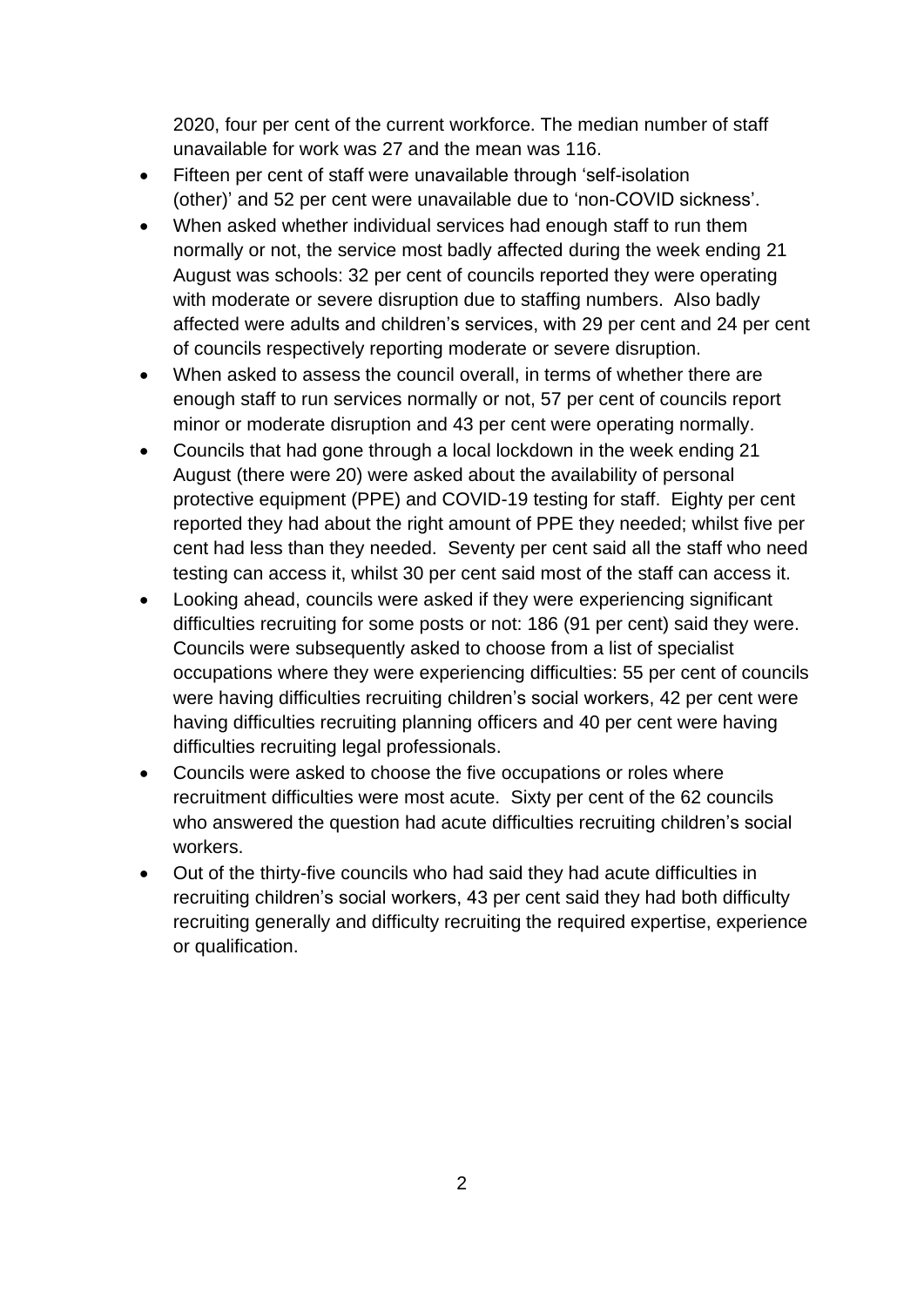# <span id="page-5-0"></span>**Introduction**

Councils face significant challenges due to the COVID-19 pandemic, which has required a joined-up approach between government departments, health agencies, local resilience fora and national agencies like the Local Government Association (LGA), all working with and trying to support councils. The LGA, National Association of Regional Employers (the collective body comprising all the regional employers organisations) and PPMA (the membership association for HR and OD professionals in the public sector) joined forces to coordinate an approach to workforce data collection in the sector.

To provide councils with the intelligence to effectively compare progress and plan locally, regionally and nationally, a short workforce survey was sent out to all heads of human resources in England, Wales and Northern Ireland. Findings from the survey will give councils a stronger position to build capacity in partnership with others, give the LGA and associations the evidence needed to ask government for support and resources, and help shape government thinking as we emerge from lockdown.

# <span id="page-5-1"></span>Methodology

On the 26 August 2020, the LGA's Research and Information Team sent an online survey to human resources contacts in England, Wales and Northern Ireland (a total of 372 councils). The survey was in the field for one week. A total of 204 councils responded, which is a response rate of 55 per cent.

**[Table 1](#page-5-2)** and **[Table 2](#page-6-1)** provide a breakdown of responses by authority type and region. Whilst these results should strictly be taken as a snapshot of the views of this group of respondents, rather than representative of all heads of human resources, this level of response means that the results are likely to provide a good indication of the position of the sector more widely.

<span id="page-5-2"></span>

| Table 1: Response rate by type of authority |                     |                               |                              |  |  |  |  |  |
|---------------------------------------------|---------------------|-------------------------------|------------------------------|--|--|--|--|--|
| <b>Type of authority</b>                    | <b>Total number</b> | <b>Number of</b><br>responses | <b>Response</b><br>rate<br>% |  |  |  |  |  |
| <b>District</b>                             | 188                 | 105                           | 56                           |  |  |  |  |  |
| County                                      | 25                  | 18                            | 72                           |  |  |  |  |  |
| London borough                              | 33                  | 19                            | 58                           |  |  |  |  |  |
| Metropolitan district                       | 36                  | 16                            | 44                           |  |  |  |  |  |
| Unitary                                     | 57                  | 38                            | 67                           |  |  |  |  |  |
| Welsh unitary                               | 22                  | 8                             | 36                           |  |  |  |  |  |
| Local government districts (NI)             | 11                  | $\Omega$                      |                              |  |  |  |  |  |
| All                                         | 372                 | 204                           | 55                           |  |  |  |  |  |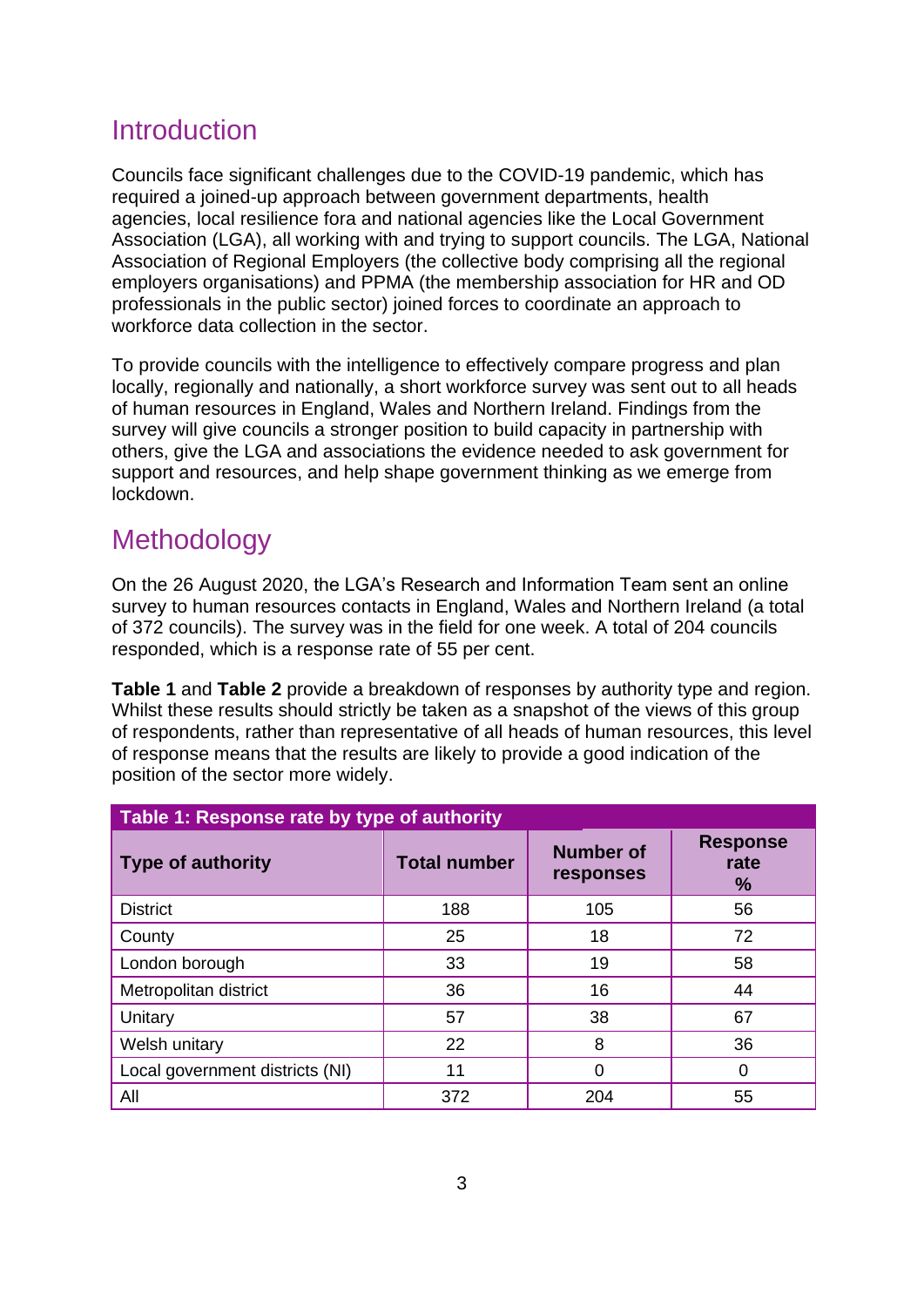<span id="page-6-1"></span>

| Table 2: Response rate by region |                                                      |    |                              |  |  |  |  |
|----------------------------------|------------------------------------------------------|----|------------------------------|--|--|--|--|
| <b>Region</b>                    | <b>Number of</b><br><b>Total number</b><br>responses |    | <b>Response</b><br>rate<br>% |  |  |  |  |
| Eastern                          | 50                                                   | 41 | 82                           |  |  |  |  |
| <b>East Midlands</b>             | 45                                                   | 29 | 64                           |  |  |  |  |
| London                           | 33                                                   | 19 | 58                           |  |  |  |  |
| <b>North East</b>                | 12                                                   | 8  | 67                           |  |  |  |  |
| North West                       | 41                                                   | 21 | 51                           |  |  |  |  |
| South East                       | 70                                                   | 37 | 53                           |  |  |  |  |
| South West                       | 33                                                   | 13 | 39                           |  |  |  |  |
| Wales                            | 22                                                   | 8  | 36                           |  |  |  |  |
| <b>West Midlands</b>             | 33                                                   | 10 | 30                           |  |  |  |  |
| <b>Yorkshire and Humber</b>      | 22                                                   | 18 | 82                           |  |  |  |  |
| Northern Ireland                 | 11                                                   | 0  | $\Omega$                     |  |  |  |  |

#### <span id="page-6-0"></span>**Technical notes**

- Where tables and figures report the base, the description refers to the group of people who were asked the question. The number provided refers to the number of respondents who answered each question. Please note that bases vary throughout the survey.
- Throughout the report percentages in figures and tables may add to more than 100 per cent due to rounding.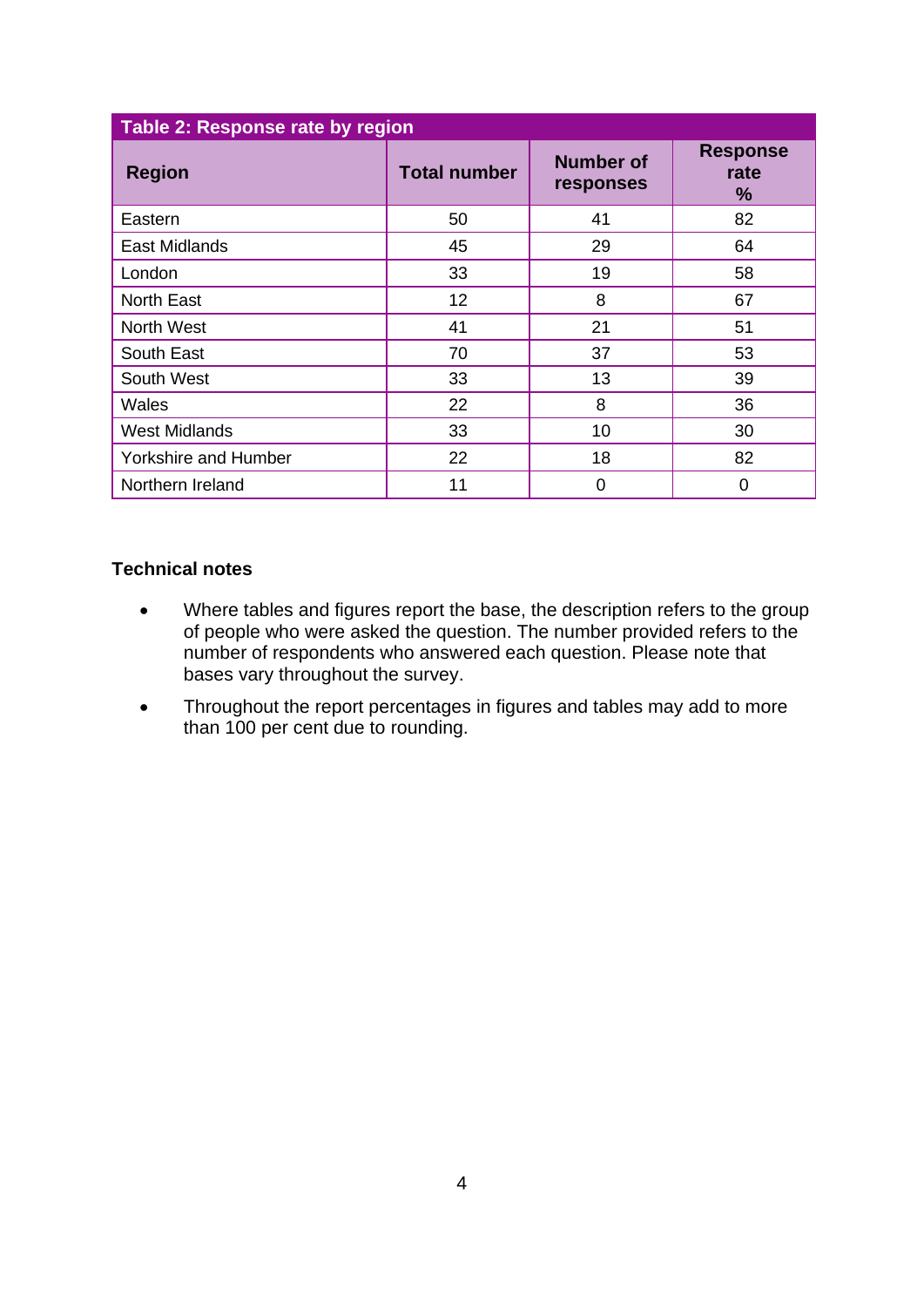# <span id="page-7-0"></span>COVID-19 Workforce Survey: week ending 21 August 2020

This section contains analysis of the full results from the survey.

### <span id="page-7-1"></span>Size of local authority workforce

#### <span id="page-7-2"></span>**Workforce as at 1 March 2020**

In order to establish a baseline, councils were asked the number of staff employed by the council on the 1st March 2020, pre-lockdown. The councils that responded to the survey employed 536,942 staff or approximately a third of the total local government workforce.

184 single tier and county councils have responsibility for schools. As it is not always possible to separate out school-based staff from human resources (HR) systems, a supplementary question was asked to determine how many returns included schoolbased staff.

Of the 99 councils that responded to the survey and had responsibility for schools, 19 (nine per cent) reported that their return included school-based staff. For expediency this report doesn't separate those that included/excluded schools-based staff as it was felt that it would add significantly to the burden on councils returning the data and would have little effect on the overall findings.

#### <span id="page-7-3"></span>**Recruitment week ending 21 August 2020**

Councils are at the forefront of the response to the COVID-19 pandemic and to continue to deliver vital services to their communities they have had to be flexible in how they deploy their workforce in order to increase capacity in high demand services or to fill gaps in services caused by the pandemic.

One option available to councils is the recruitment of additional staff. To understand the scale of recruitment, councils were asked whether they had recruited additional staff (of any type including casual, agency, contingent, etc) during the week 21 August 2020.

Of the councils that responded 54 (26 per cent) reported recruiting additional staff: in total 1,225 additional staff were recruited during the week ending 21 August 2020. The median number of staff per council was 3 and the mean was 29.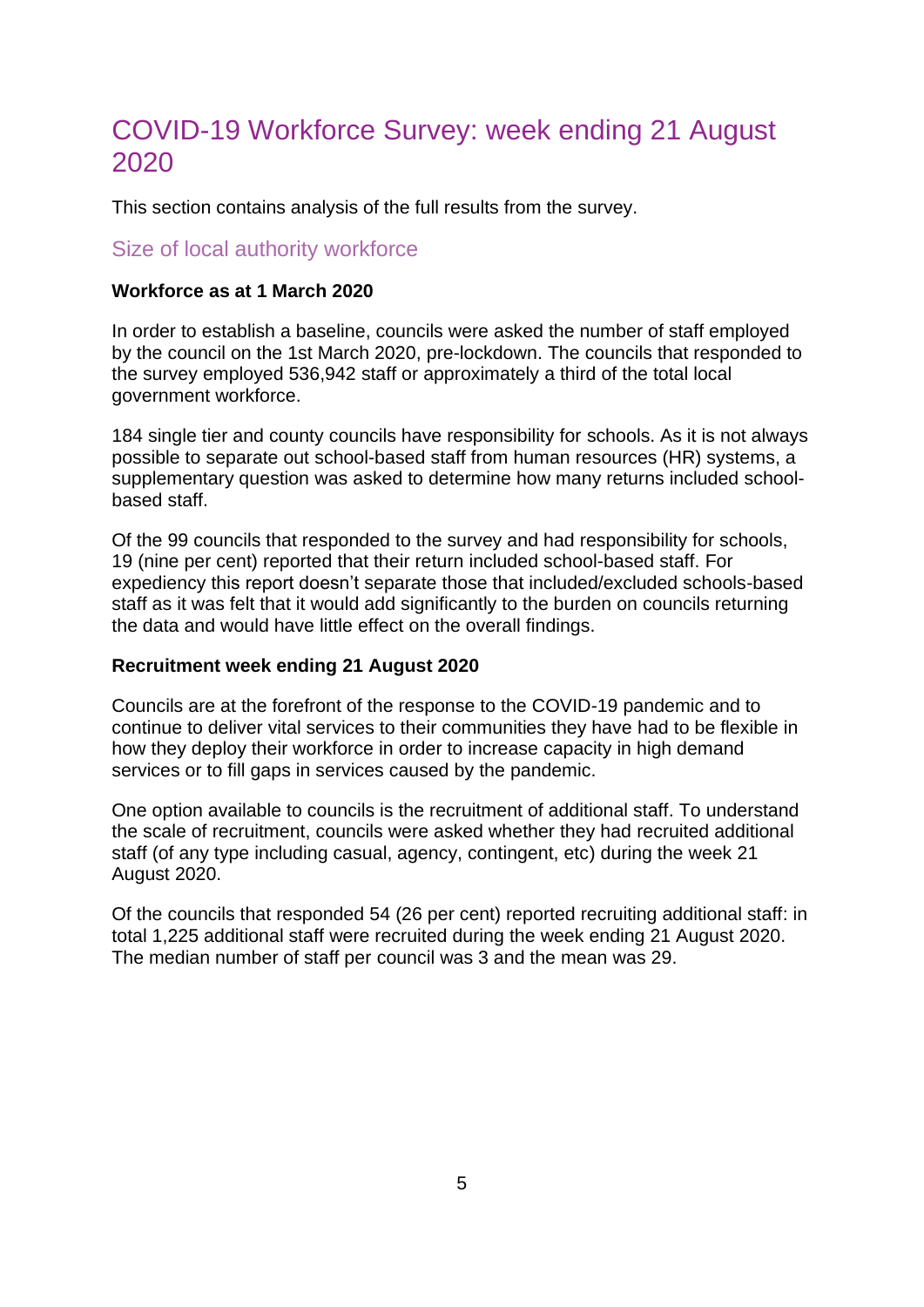| Table 3: Has the council recruited additional staff (of any type including<br>casual, agency, contingent, etc during week ending 21 August 2020)? |    |    |      |   |    |  |  |  |
|---------------------------------------------------------------------------------------------------------------------------------------------------|----|----|------|---|----|--|--|--|
| <b>Median</b><br><b>Yes</b><br>$\%$<br><b>Total</b><br><b>Mean</b>                                                                                |    |    |      |   |    |  |  |  |
| County                                                                                                                                            | 6  | 33 | 20   | 5 |    |  |  |  |
| <b>District</b>                                                                                                                                   | 13 | 12 | 386  | 2 | 32 |  |  |  |
| London borough                                                                                                                                    | 10 | 53 | 631  |   |    |  |  |  |
| Metropolitan borough                                                                                                                              | 8  | 50 | 69   |   | 12 |  |  |  |
| Unitary                                                                                                                                           | 13 | 34 | 26   | 3 |    |  |  |  |
| Welsh unitary                                                                                                                                     |    | 50 | 93   | 5 | 23 |  |  |  |
| English single tier                                                                                                                               | 31 | 42 | 726  | 3 | 33 |  |  |  |
| All councils                                                                                                                                      | 54 | 26 | 1225 | 3 | 29 |  |  |  |

Base: all authorities (204 councils – 18 counties, 104 districts, 19 London boroughs, 16 metropolitan boroughs, 38 unitary, 8 Welsh unitary, 73 English single tier)

#### <span id="page-8-0"></span>**Current headcount as at 21 August 2020**

Total headcount for those councils that responded has increased by 0.5 per cent since the 1 March 2020 and now stands at 493,672 on the week ending 21 August 2020.

| Table 4: Change in headcount from 1 March - 21 August 2020 |            |            |          |  |  |  |  |
|------------------------------------------------------------|------------|------------|----------|--|--|--|--|
|                                                            | At 1 March | At 12 June | % change |  |  |  |  |
| County                                                     | 122,929    | 124,743    | 1.5      |  |  |  |  |
| <b>District</b>                                            | 48,798     | 49,223     | 0.9      |  |  |  |  |
| London borough                                             | 62,224     | 62,844     | 1.0      |  |  |  |  |
| Metropolitan borough                                       | 91,832     | 91,372     | $-0.5$   |  |  |  |  |
| Unitary                                                    | 122,738    | 122,829    | 0.1      |  |  |  |  |
| Welsh unitary                                              | 427,09     | 42,661     | $-0.1$   |  |  |  |  |
| English single tier                                        | 276,794    | 277,045    | 0.1      |  |  |  |  |
| All councils                                               | 491,230    | 493,672    | 0.5      |  |  |  |  |

Base: all authorities (204 councils – 18 counties, 105 districts, 19 London boroughs, 16 metropolitan boroughs, 38 unitary, 8 Welsh unitary, 73 English single tier)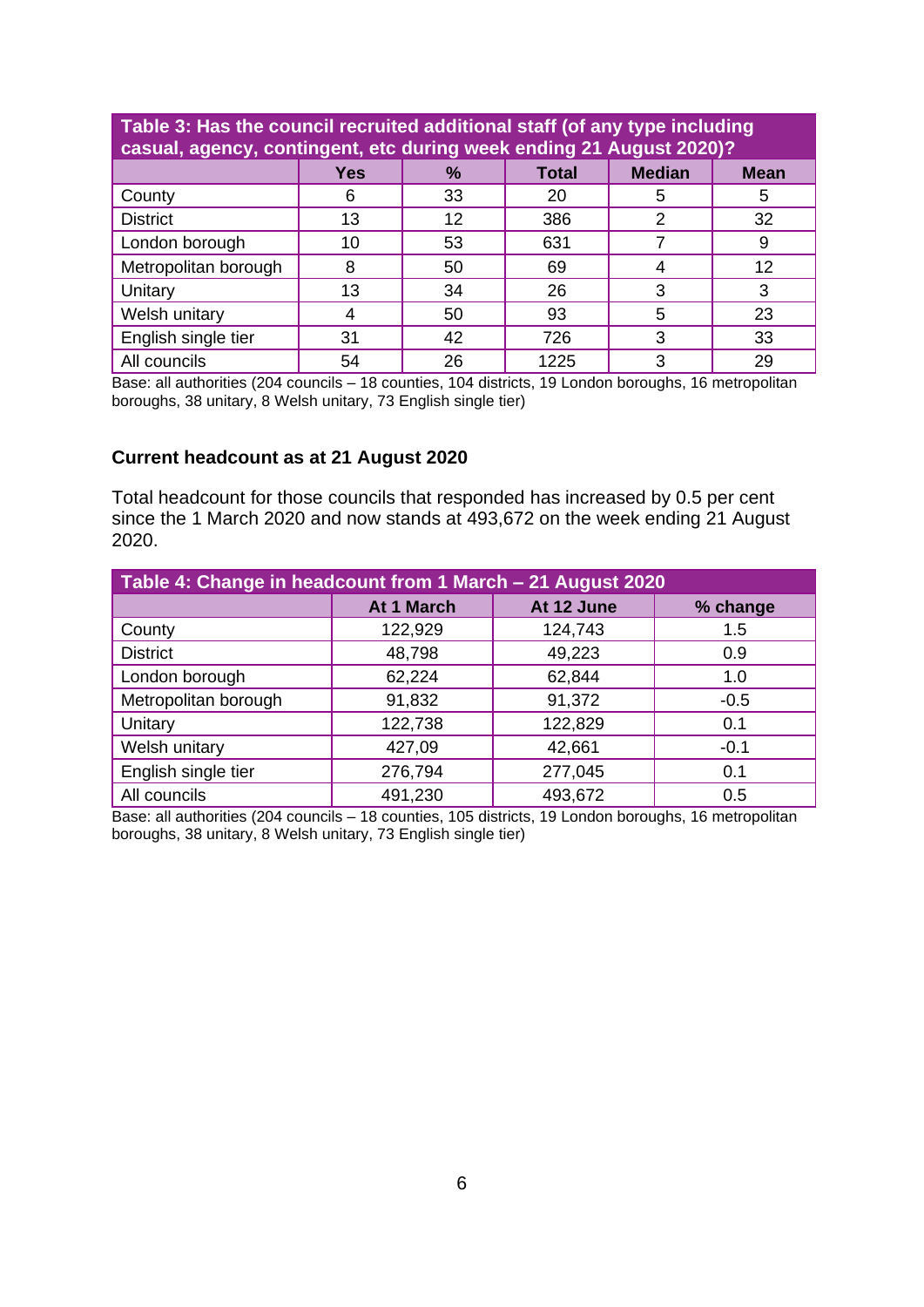## <span id="page-9-0"></span>Death in service

Councils were asked to provide details on the number of staff that have died in service since 24 March 2020 (lockdown). Of the 200 councils that answered this question, 101 (51 per cent) recorded a total of 215 deaths in service as of 21 August 2020. Councils were not asked the cause of death, so this figure relates to all causes not only COVID-19 deaths.

| Table 5: Since 24 March when lockdown started, how many local authority<br>staff, if any, have died in service? |            |                                               |  |  |  |  |
|-----------------------------------------------------------------------------------------------------------------|------------|-----------------------------------------------|--|--|--|--|
|                                                                                                                 | No. deaths | No. of councils recording 1<br>or more deaths |  |  |  |  |
| County                                                                                                          | 46         | 16                                            |  |  |  |  |
| <b>District</b>                                                                                                 | 30         | 25                                            |  |  |  |  |
| London borough                                                                                                  | 28         | 14                                            |  |  |  |  |
| Metropolitan borough                                                                                            | 39         | 11                                            |  |  |  |  |
| Unitary                                                                                                         | 57         | 30                                            |  |  |  |  |
| Welsh unitary                                                                                                   | 15         | 5                                             |  |  |  |  |
| English single tier                                                                                             | 124        | 55                                            |  |  |  |  |
| All councils                                                                                                    | 215        | 101                                           |  |  |  |  |

Base: all authorities (200 councils – 18 counties, 104 districts, 19 London boroughs, 13 metropolitan boroughs, 38 unitary, 8 Welsh unitary, 70 English single tier)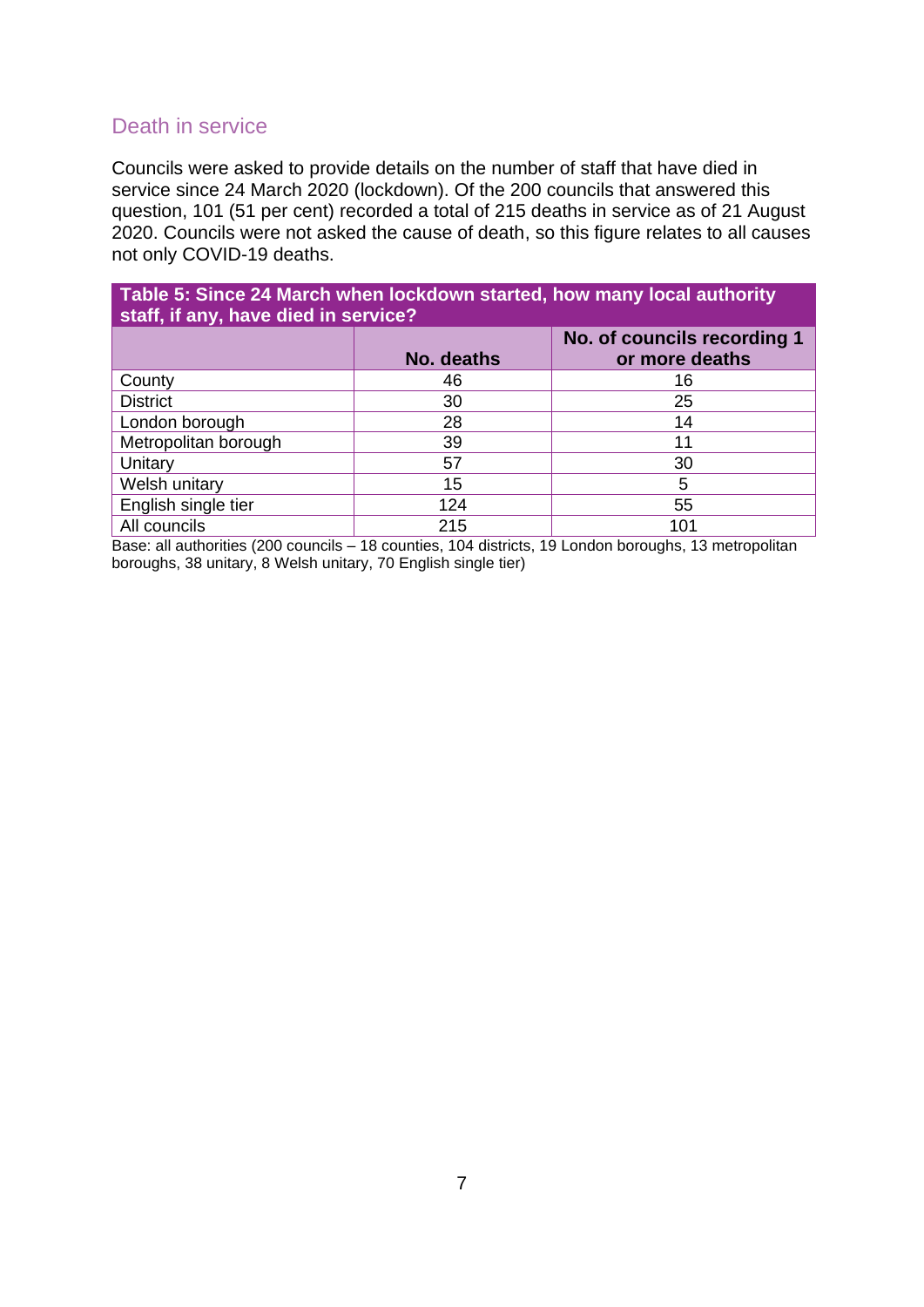# <span id="page-10-0"></span>Furloughed staff

Councils were asked to provide details of staff that were furloughed – full-time and part-time – in the week ending 21 August 2020. Of councils that answered the question about full-time furloughing, 46 (24 per cent) reported that they had furloughed at least one member of staff.

In total there were 4,854 staff furloughed full-time in responding councils in the week ending 21 August, one per cent of their current workforce. Of those councils that had furloughed staff full-time, the median number was 46 and the mean was 106; but this varied considerably across different types of authority.

| Table 6: No. of staff furloughed full time (week ending 21 August) |                    |                    |                    |               |                                            |  |  |
|--------------------------------------------------------------------|--------------------|--------------------|--------------------|---------------|--------------------------------------------|--|--|
|                                                                    |                    |                    |                    |               | Of those councils with<br>furloughed staff |  |  |
|                                                                    | No. of<br>councils | $%$ of<br>councils | Total no.<br>staff | <b>Median</b> | <b>Mean</b>                                |  |  |
| County                                                             |                    | 47                 | 1224               | 73            | 175                                        |  |  |
| <b>District</b>                                                    | 18                 | 17                 | 1116               | 32            | 62                                         |  |  |
| London borough                                                     | 4                  | 22                 | 133                | 13            | 33                                         |  |  |
| Metropolitan borough                                               | 4                  | 33                 | 332                | 40            | 83                                         |  |  |
| Unitary                                                            | 8                  | 23                 | 1054               | 62            | 132                                        |  |  |
| Welsh unitary                                                      | 5                  | 71                 | 995                | 155           | 199                                        |  |  |
| English single tier                                                | 16                 | 25                 | 1519               | 40            | 95                                         |  |  |
| All councils                                                       | 46                 | 24                 | 4854               | 46            | 106                                        |  |  |

Base: all authorities (190 councils – 13 counties, 103 districts, 18 London boroughs, 12 metropolitan boroughs, 35 unitary, 7 Welsh unitary, 65 English single tier)

Of councils that answered the question about part-time furloughing 40 (21 per cent) reported that they had furloughed at least one member of staff on this basis.

In total there were 2,666 staff partially furloughed in responding councils in the week ending 21 August, 0.5 cent of their current workforce. Of those councils that had furloughed staff part-time, the median number was 13 and the mean was 67, but this varied considerably across different types of authority.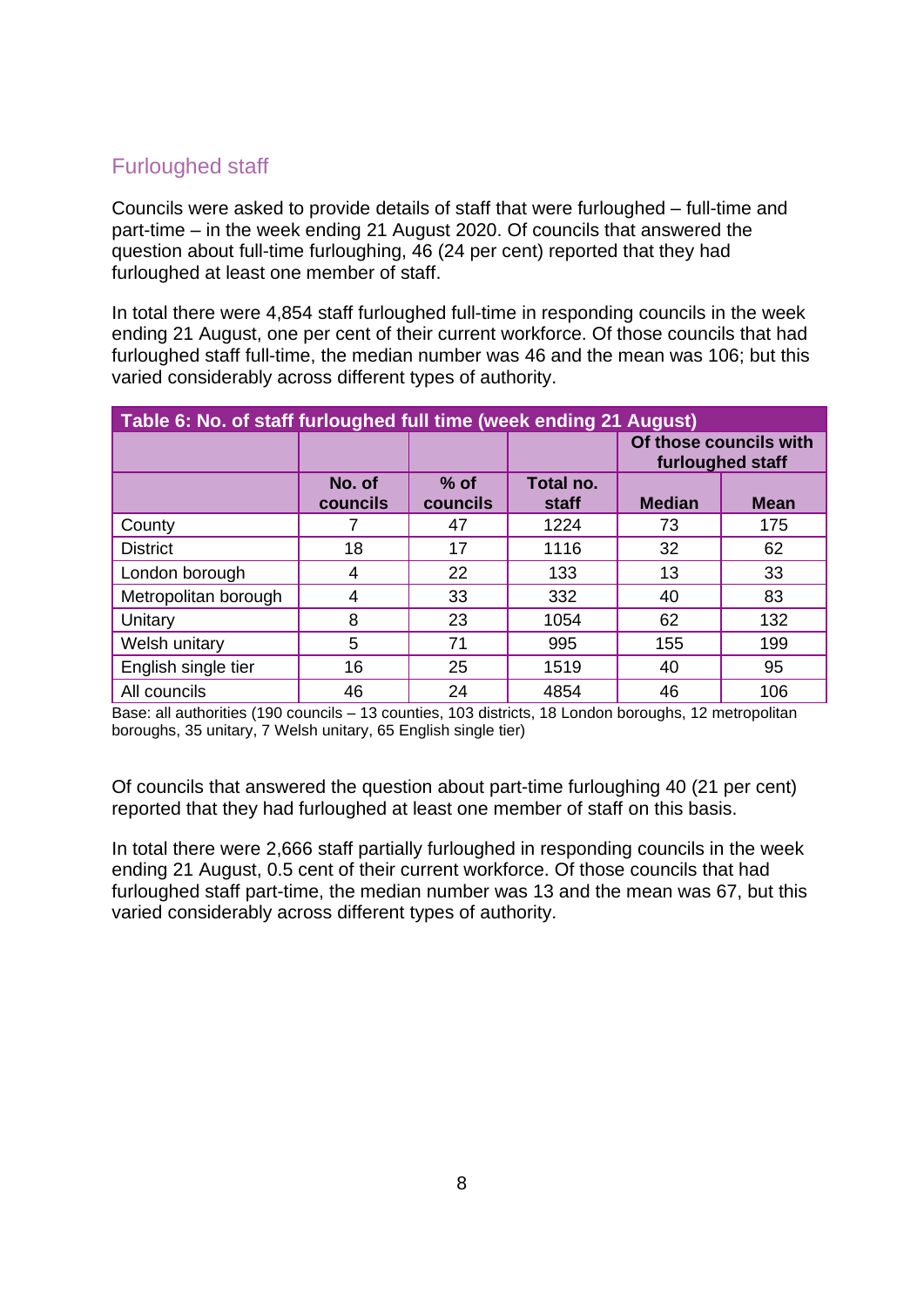| Table 7: No. of staff furloughed part time (week ending 21 August) |                    |                    |                    |               |                                            |  |  |
|--------------------------------------------------------------------|--------------------|--------------------|--------------------|---------------|--------------------------------------------|--|--|
|                                                                    |                    |                    |                    |               | Of those councils with<br>furloughed staff |  |  |
|                                                                    | No. of<br>councils | $%$ of<br>councils | Total no.<br>staff | <b>Median</b> | <b>Mean</b>                                |  |  |
| County                                                             | 6                  | 40                 | 978                | 92            | 163                                        |  |  |
| <b>District</b>                                                    | 21                 | 20                 | 711                | 8             | 34                                         |  |  |
| London borough                                                     |                    | 6                  | 65                 | 65            | 35                                         |  |  |
| Metropolitan borough                                               | 3                  | 25                 | 391                | 70            | 130                                        |  |  |
| Unitary                                                            |                    | 20                 | 409                | 24            | 58                                         |  |  |
| Welsh unitary                                                      | 2                  | 29                 | 112                | 56            | 56                                         |  |  |
| English single tier                                                | 11                 | 17                 | 865                | 33            | 79                                         |  |  |
| All councils                                                       | 40                 | 21                 | 2666               | 13            | 67                                         |  |  |

Base: all authorities (190 councils – 13 counties, 103 districts, 18 London boroughs, 12 metropolitan boroughs, 35 unitary, 7 Welsh unitary, 65 English single tier)

#### <span id="page-11-0"></span>**Reason staff were furloughed**

The councils that had furloughed staff in the week ending 21 August 2020 were subsequently asked to indicate the reason the member(s) of staff had been furloughed, and 50 were able to provide the reason or reasons.

In the week ending 21 August 2020, 85 per cent of staff were furloughed because the 'Service has been stopped' and 49 per cent of staff furloughed as 'Funding has stopped'. The pattern varied across authority types: in districts 75 per cent of staff were furloughed due to 'Service has been stopped', while in London boroughs 64 per cent of staff were furloughed due to 'Funding has stopped'.

| Table 8: For those staff furloughed, what is/are the reason/s? |                               |                               |                            |                                       |                         |  |  |  |
|----------------------------------------------------------------|-------------------------------|-------------------------------|----------------------------|---------------------------------------|-------------------------|--|--|--|
|                                                                | <b>Funding has</b><br>stopped | <b>Staff are</b><br>shielding | Caring<br>responsibilities | <b>Service</b><br>has been<br>stopped | <b>Other</b><br>reasons |  |  |  |
|                                                                | % staff                       | % staff                       | % staff                    | % staff                               | % staff                 |  |  |  |
| County                                                         | 81                            |                               | 0                          | 12                                    |                         |  |  |  |
| <b>District</b>                                                | 8                             |                               | 0                          | 75                                    | 15                      |  |  |  |
| London<br>borough                                              | 64                            | $\Omega$                      | 0                          | 36                                    | 0                       |  |  |  |
| Metropolitan<br>borough                                        | 0                             | 0                             | 0                          | 100                                   | ი                       |  |  |  |
| Unitary                                                        | 34                            |                               | 0                          | 62                                    | 3                       |  |  |  |
| Welsh unitary                                                  | 0                             | 5                             | 0                          | 94                                    | 0                       |  |  |  |
| English single<br>tier                                         | 26                            |                               | 0                          | 71                                    | 2                       |  |  |  |
| All councils                                                   | 49                            | 2                             | $\Omega$                   | 85                                    | 3                       |  |  |  |

Base: all authorities with furloughed staff (50 councils – 7 counties, 25 districts, 3 London boroughs, 3 metropolitan boroughs, 7 unitary, 5 Welsh unitary, 13 English single tier)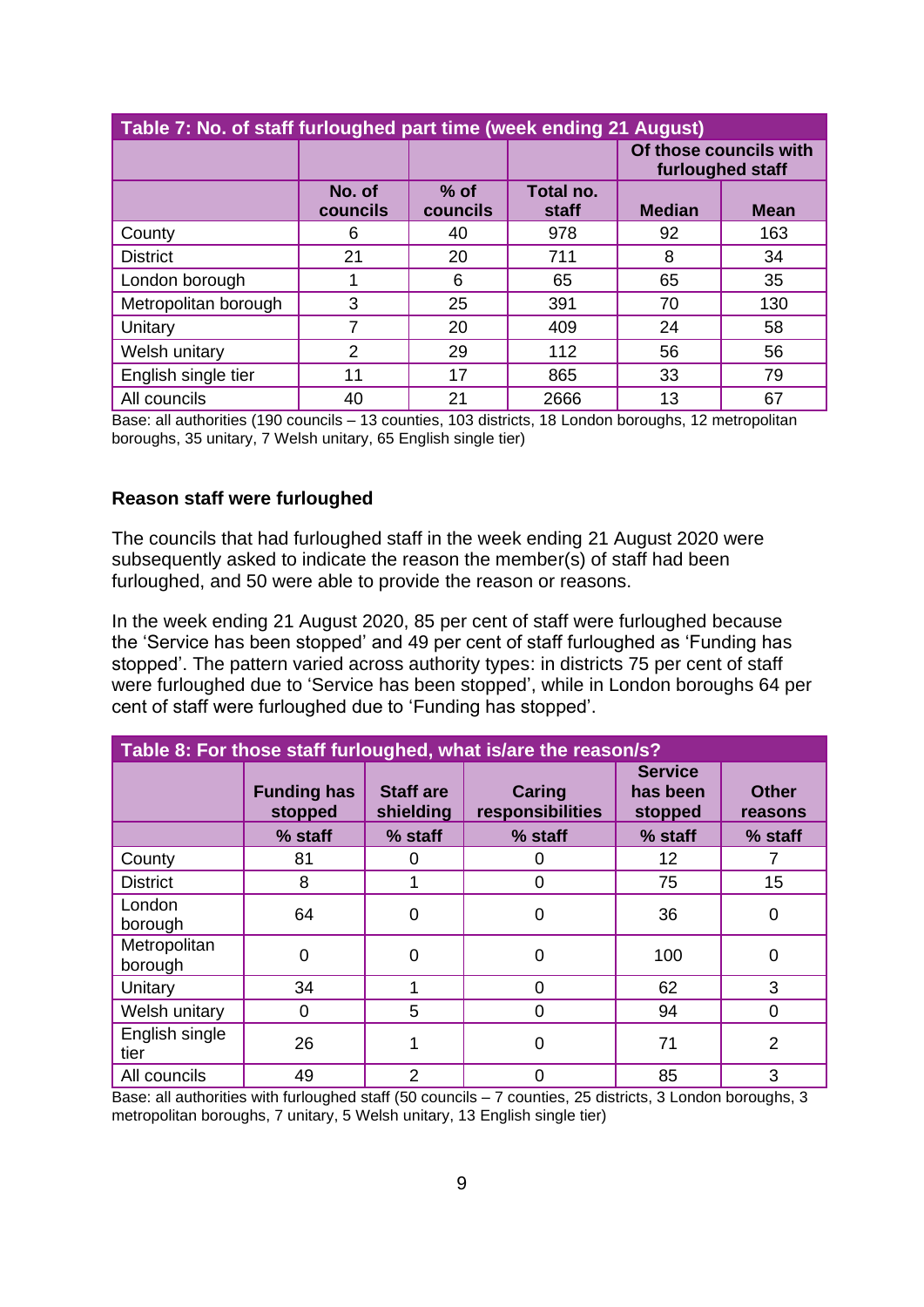# <span id="page-12-0"></span>Redeployed staff

Councils were asked to indicate the number of staff that had been redeployed in the week ending 21 August 2020, either formally or informally. Of councils that answered the question, 112 (63 per cent) reported that they had redeployed at least one member of staff.

In total there were 6,090 staff redeployed in the week ending 21 August, one per cent of the current workforce. The median number of staff redeployed was 4 and the mean was 34.

| Table 9: No. of staff redeployed (week ending 21 August) |                    |                    |                    |               |             |  |  |
|----------------------------------------------------------|--------------------|--------------------|--------------------|---------------|-------------|--|--|
|                                                          | No. of<br>councils | $%$ of<br>councils | Total no.<br>staff | <b>Median</b> | <b>Mean</b> |  |  |
| County                                                   | 9                  | 82                 | 1154               | 84            | 105         |  |  |
| <b>District</b>                                          | 50                 | 51                 | 737                |               |             |  |  |
| London borough                                           | 15                 | 79                 | 915                | 21            | 48          |  |  |
| Metropolitan borough                                     | 11                 | 85                 | 1568               | 43            | 121         |  |  |
| Unitary                                                  | 20                 | 67                 | 1142               | 13            | 38          |  |  |
| Welsh unitary                                            |                    | 100                | 574                | 71            | 82          |  |  |
| English single tier                                      | 46                 | 74                 | 3625               | 20            | 58          |  |  |
| All councils                                             | 112                | 63                 | 6090               |               | 34          |  |  |

Base: all authorities (179 councils – 11 counties, 99 districts, 19 London boroughs, 13 metropolitan boroughs, 30 unitary, 7 Welsh unitary, 62 English single tier)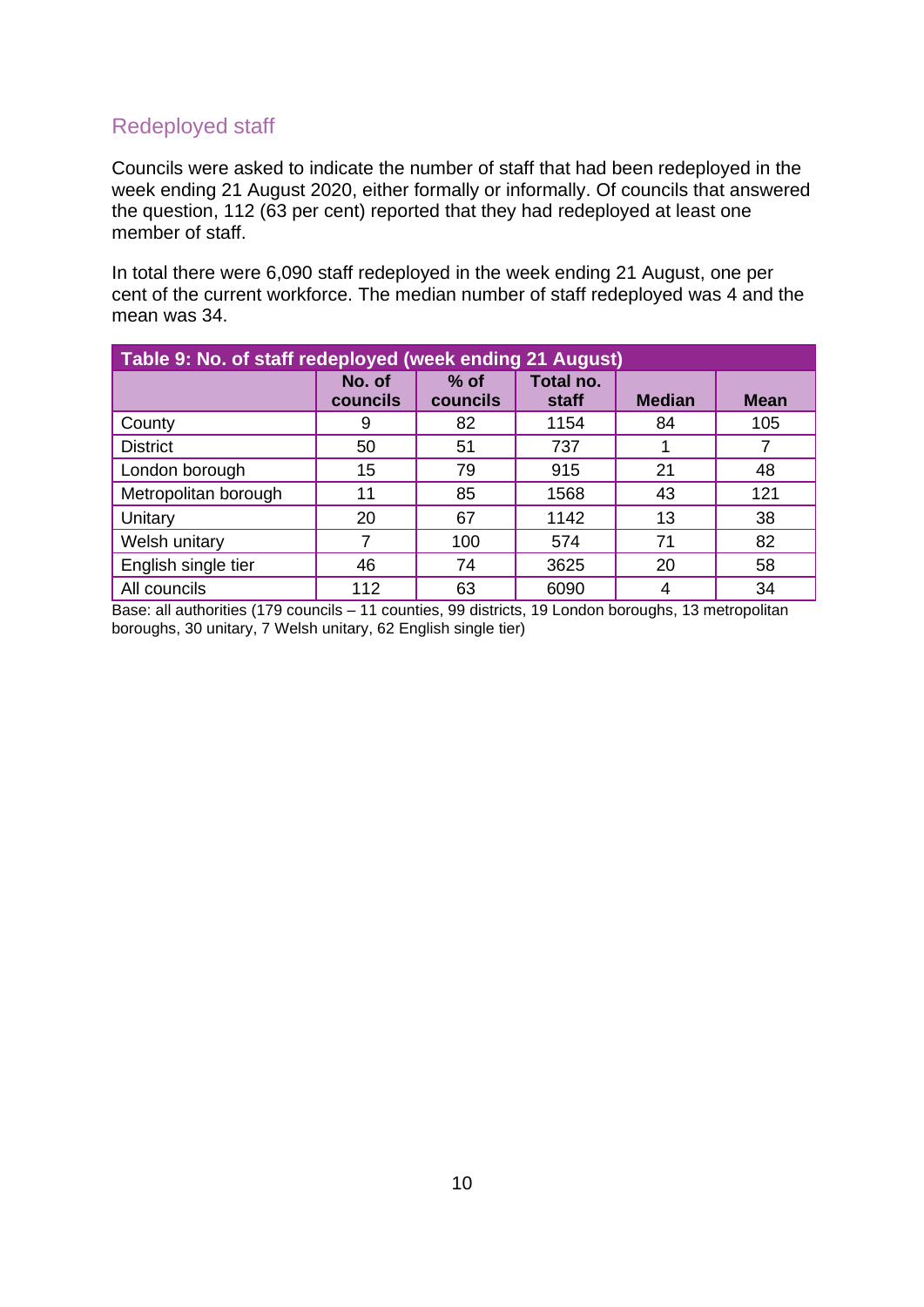# <span id="page-13-0"></span>Unavailable for work

Councils were asked to indicate the number of staff that were unavailable for work in the week ending 21 August 2020. Of councils that answered the question, 157 (83 per cent) reported that they had at least one member of staff unavailable.

In total there were 22,028 staff unavailable for work in responding authorities in the week ending 21 August, six per cent of the current workforce. The median number of staff unavailable for work was 27 and the mean was 116.

| Table 10: No. of staff unavailable for work (week ending 21 August) |                    |                    |                    |               |             |  |  |  |
|---------------------------------------------------------------------|--------------------|--------------------|--------------------|---------------|-------------|--|--|--|
|                                                                     | No. of<br>councils | $%$ of<br>councils | Total no.<br>staff | <b>Median</b> | <b>Mean</b> |  |  |  |
| County                                                              | 16                 | 100                | 4935               | 197           | 308         |  |  |  |
| <b>District</b>                                                     | 73                 | 72                 | 2384               | 8             | 23          |  |  |  |
| London borough                                                      | 18                 | 95                 | 2378               | 61            | 125         |  |  |  |
| Metropolitan borough                                                | 14                 | 100                | 4412               | 314           | 315         |  |  |  |
| Unitary                                                             | 31                 | 91                 | 6549               | 109           | 193         |  |  |  |
| Welsh unitary                                                       | 5                  | 100                | 1370               | 165           | 274         |  |  |  |
| English single tier                                                 | 63                 | 94                 | 13339              | 118           | 199         |  |  |  |
| All councils                                                        | 157                | 83                 | 22028              | 27            | 116         |  |  |  |

Base: all authorities (190 councils – 16 counties, 102 districts, 19 London boroughs, 14 metropolitan boroughs, 34 unitary, 5 Welsh unitary, 67 English single tier)

#### <span id="page-13-1"></span>**Reason staff were unavailable for work**

The 157 councils that reported they had at least one or more member of staff unavailable for work in the week ending 21 August 2020 were subsequently asked to indicate the reason for them being unavailable, and 155 were able to provide the reason.

In the week ending 21 August 2020, 52 per cent of staff were unavailable because of 'Non-COVID sickness' and 15 per cent were unavailable due to 'Self-isolation (other)'. Reasons for self-isolation (other) included being in an at-risk group, because the staff member believed they were symptomatic or because the staff member shared a household with someone who was symptomatic.

The pattern varied across authority types: in counties five per cent of staff were unavailable due to 'Confirmed/suspected COVID'.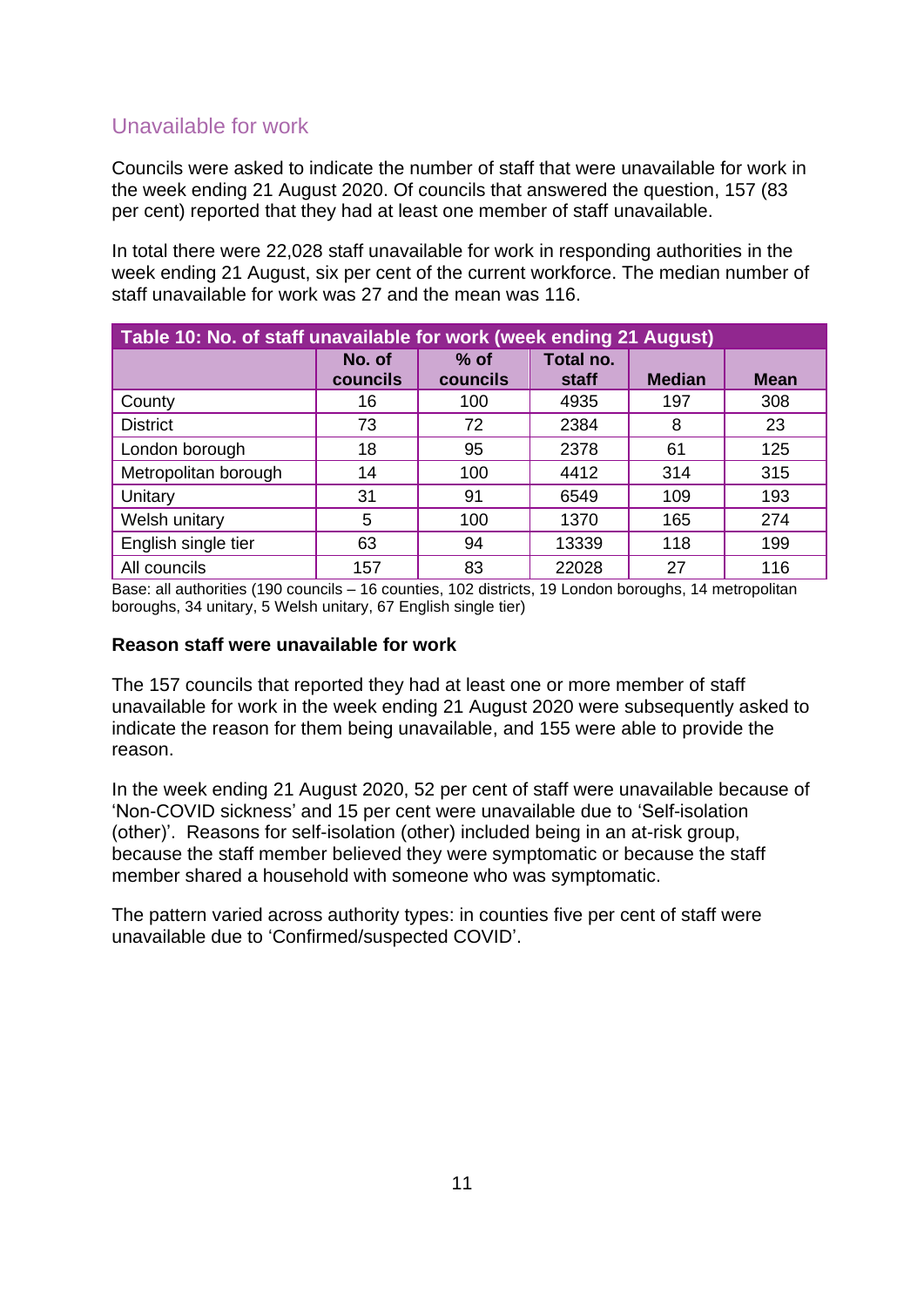#### **Table 7: For those staff currently unavailable for work, what is/are the reason/s?**

| 1645011/5 F             |                                         |                                                |                                                      |                               |                                                                                    |                        |
|-------------------------|-----------------------------------------|------------------------------------------------|------------------------------------------------------|-------------------------------|------------------------------------------------------------------------------------|------------------------|
|                         | Non-<br><b>COVID</b><br><b>sickness</b> | Confirmed/<br><b>Suspected</b><br><b>COVID</b> | Self-<br><b>isolation</b><br>(Track<br>and<br>trace) | Self-<br>isolation<br>(Other) | <b>Caring for</b><br>dependents/<br>at risk<br>relative/som<br>eone who is<br>sick | <b>Other</b><br>reason |
|                         | % staff                                 | % staff                                        | % staff                                              | % staff                       | % staff                                                                            | % staff                |
| County                  | 63                                      | 5                                              | 0                                                    | 11                            | 2                                                                                  | 19                     |
| <b>District</b>         | 48                                      |                                                | $\overline{0}$                                       | 9                             | $\overline{2}$                                                                     | 40                     |
| London<br>borough       | 63                                      | $\overline{4}$                                 | 0                                                    | 25                            | $\overline{4}$                                                                     | 4                      |
| Metropolitan<br>borough | 49                                      | $\overline{2}$                                 | $\overline{0}$                                       | 21                            | 3                                                                                  | 26                     |
| Unitary                 | 45                                      | $\overline{2}$                                 | 3                                                    | 13                            | $\overline{2}$                                                                     | 35                     |
| Welsh unitary           | 57                                      | $\overline{2}$                                 | $\mathbf 0$                                          | 15                            | 20                                                                                 | 6                      |
| English<br>single tier  | 49                                      | $\overline{2}$                                 | $\overline{2}$                                       | 17                            | 3                                                                                  | 28                     |
| All councils            | 52                                      | $\overline{2}$                                 | 1                                                    | 15                            | $\overline{4}$                                                                     | 26                     |

Base: all authorities with staff unavailable for work (155 councils - 16 counties, 71 districts, 18 London boroughs, 14 metropolitan boroughs, 31 unitary, 5 Welsh unitary, 63 English single tier)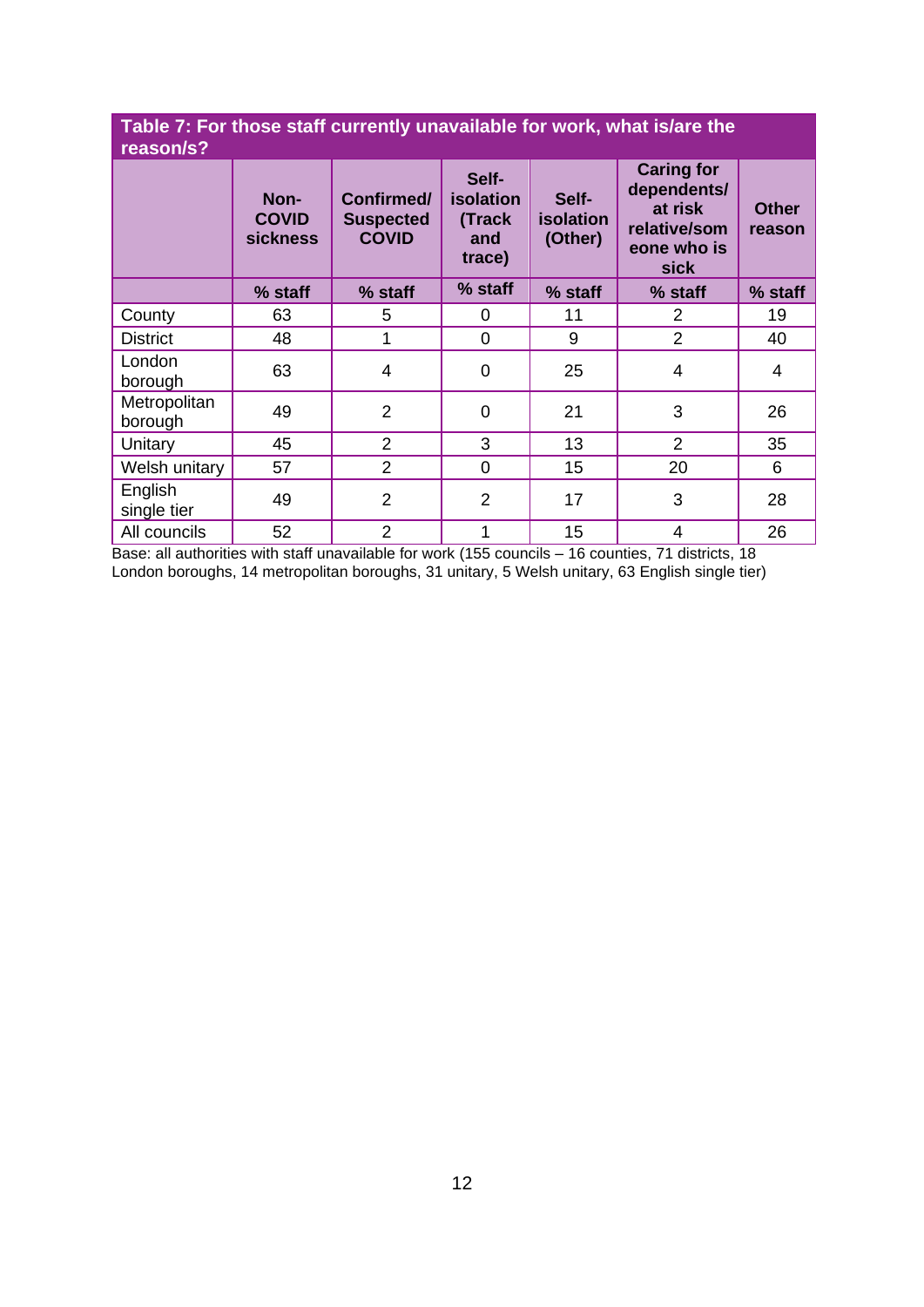## <span id="page-15-0"></span>Service disruption

When asked whether individual services had enough staff to run them normally or not, the service most badly affected was schools: 32 per cent of single tier and county councils reported they were operating with moderate or severe disruption due to staffing numbers. Also badly affected were adults and children's services, with 29 per cent and 24 per cent of councils respectively reporting moderate or severe disruption. A fifth (22 per cent) of public health services reported similar levels of disruption, with 7 per cent saying it was severe.

When asked to assess the council overall, in terms of whether there are enough staff to run services normally or not, 57 per cent of councils reported minor or moderate disruption and 43 per cent were operating normally.

**Table 12: Please select the status of the services to the show if there are** 

| <u>tho other of tho our rived to the onomination of the term of the set of the set of the set of the set of the </u><br>enough staff to run the service normally or not. |                 |                              |                                              |                                                    |                                                  |  |
|--------------------------------------------------------------------------------------------------------------------------------------------------------------------------|-----------------|------------------------------|----------------------------------------------|----------------------------------------------------|--------------------------------------------------|--|
|                                                                                                                                                                          | <b>Base</b>     | <b>Operating</b><br>normally | <b>Operating</b><br>with minor<br>disruption | <b>Operating</b><br>with<br>moderate<br>disruption | <b>Operating</b><br>with<br>severe<br>disruption |  |
|                                                                                                                                                                          | No.<br>councils | %<br>councils                | $\%$<br>councils                             | $\frac{9}{6}$<br>councils                          | %<br>councils                                    |  |
| Adult social care<br>(directly employed)                                                                                                                                 | 97              | 36                           | 35                                           | 28                                                 | 1                                                |  |
| <b>Bereavement services</b>                                                                                                                                              | 136             | 66                           | 24                                           | 9                                                  | 1                                                |  |
| Children's services                                                                                                                                                      | 95              | 45                           | 31                                           | 22                                                 | $\overline{2}$                                   |  |
| <b>Environment health</b>                                                                                                                                                | 181             | 49                           | 33                                           | 15                                                 | 3                                                |  |
| Household waste<br>(doorstep collection)                                                                                                                                 | 164             | 71                           | 21                                           | 8                                                  | $\mathbf 0$                                      |  |
| Housing and<br>homelessness services                                                                                                                                     | 183             | 61                           | 25                                           | 12                                                 | $\overline{2}$                                   |  |
| Planning                                                                                                                                                                 | 193             | 62                           | 29                                           | 8                                                  | 1                                                |  |
| <b>Public Health</b>                                                                                                                                                     | 123             | 48                           | 30                                           | 15                                                 | $\overline{7}$                                   |  |
| <b>Revenue and Benefits</b>                                                                                                                                              | 176             | 62                           | 26                                           | 10                                                 | $\overline{2}$                                   |  |
| Schools                                                                                                                                                                  | 69              | 36                           | 32                                           | 25                                                 | $\overline{7}$                                   |  |
| <b>Trading standards</b>                                                                                                                                                 | 91              | 55                           | 33                                           | 10                                                 | $\overline{2}$                                   |  |
| Overall council                                                                                                                                                          | 198             | 43                           | 43                                           | 14                                                 | 0                                                |  |

Base: all authorities (base for each category varied by authority type)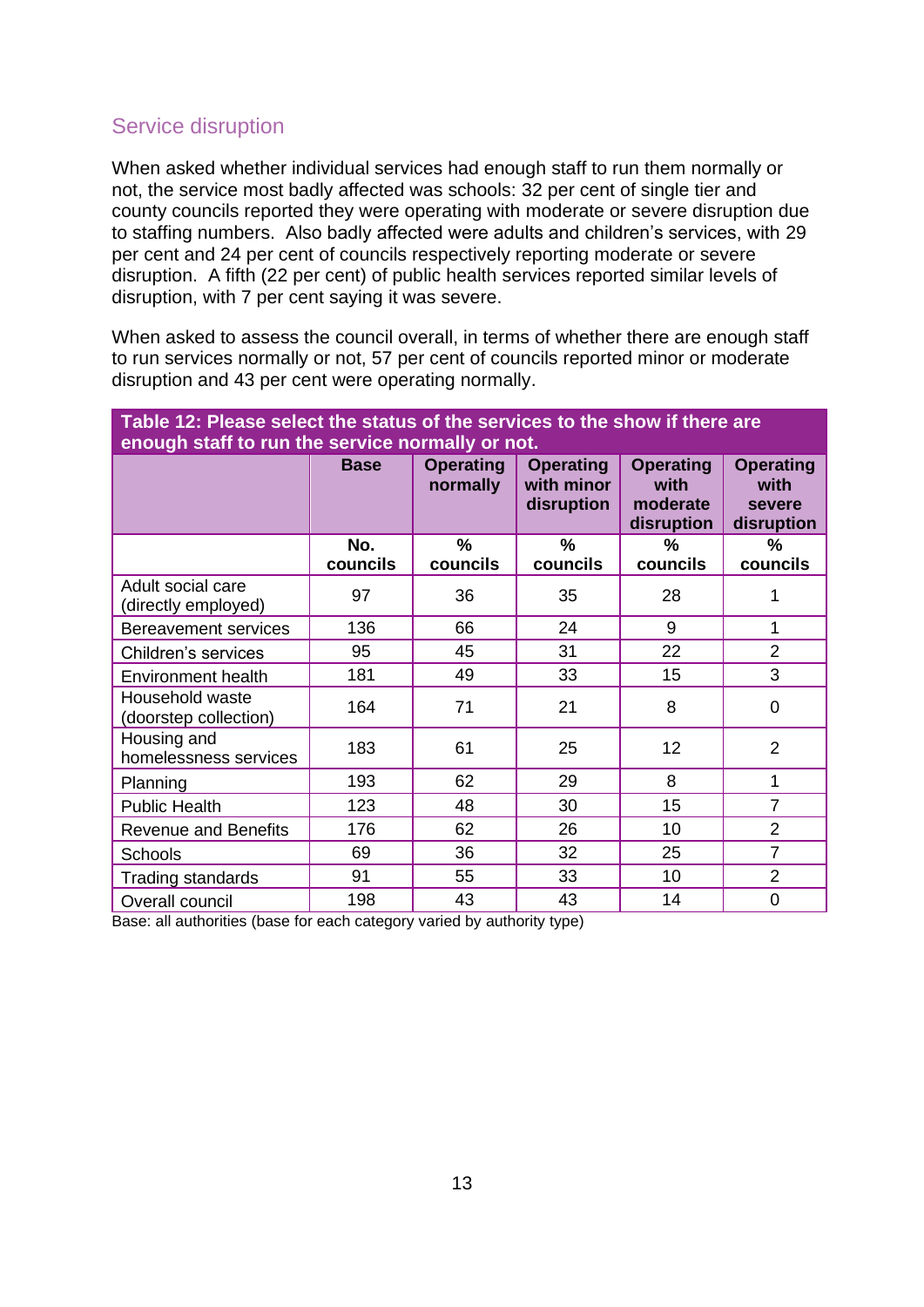# <span id="page-16-0"></span>Availability of Personal Protective Equipment (PPE)

Only councils that had gone through a local lockdown in the week ending 21 August were asked to indicate whether they had enough of the correct type of PPE for those staff that needed it. A total of 20 (ten per cent of councils who responded to the survey) answered the question, of which 80 per cent reported they had about the right amount of PPE; whilst five per cent had less than they needed.

| Table 13: At present, do you have enough of the correct PPE for those local<br>authority staff who need it or not? |                             |                              |                             |               |  |  |
|--------------------------------------------------------------------------------------------------------------------|-----------------------------|------------------------------|-----------------------------|---------------|--|--|
|                                                                                                                    | <b>More than</b><br>we need | <b>About what</b><br>we need | <b>Less than</b><br>we need | We don't need |  |  |
|                                                                                                                    | % councils                  | % councils                   | % councils                  | % councils    |  |  |
| County                                                                                                             |                             |                              |                             |               |  |  |
| <b>District</b>                                                                                                    | 0                           | 67                           |                             | 17            |  |  |
| London borough                                                                                                     | 0                           | 100                          | O                           |               |  |  |
| Metropolitan borough                                                                                               | 0                           | 86                           | 14                          |               |  |  |
| Unitary                                                                                                            | 25                          | 75                           | 0                           |               |  |  |
| Welsh unitary                                                                                                      |                             |                              |                             |               |  |  |
| English single tier                                                                                                |                             | 86                           |                             |               |  |  |
| All councils                                                                                                       | 5                           | 80                           | 5                           | 5             |  |  |

Base: all authorities in lockdown (20 councils – 0 counties, 6 districts, 3 London boroughs, 7 metropolitan boroughs, 4 unitary, 0 Welsh unitary, 14 English single tier)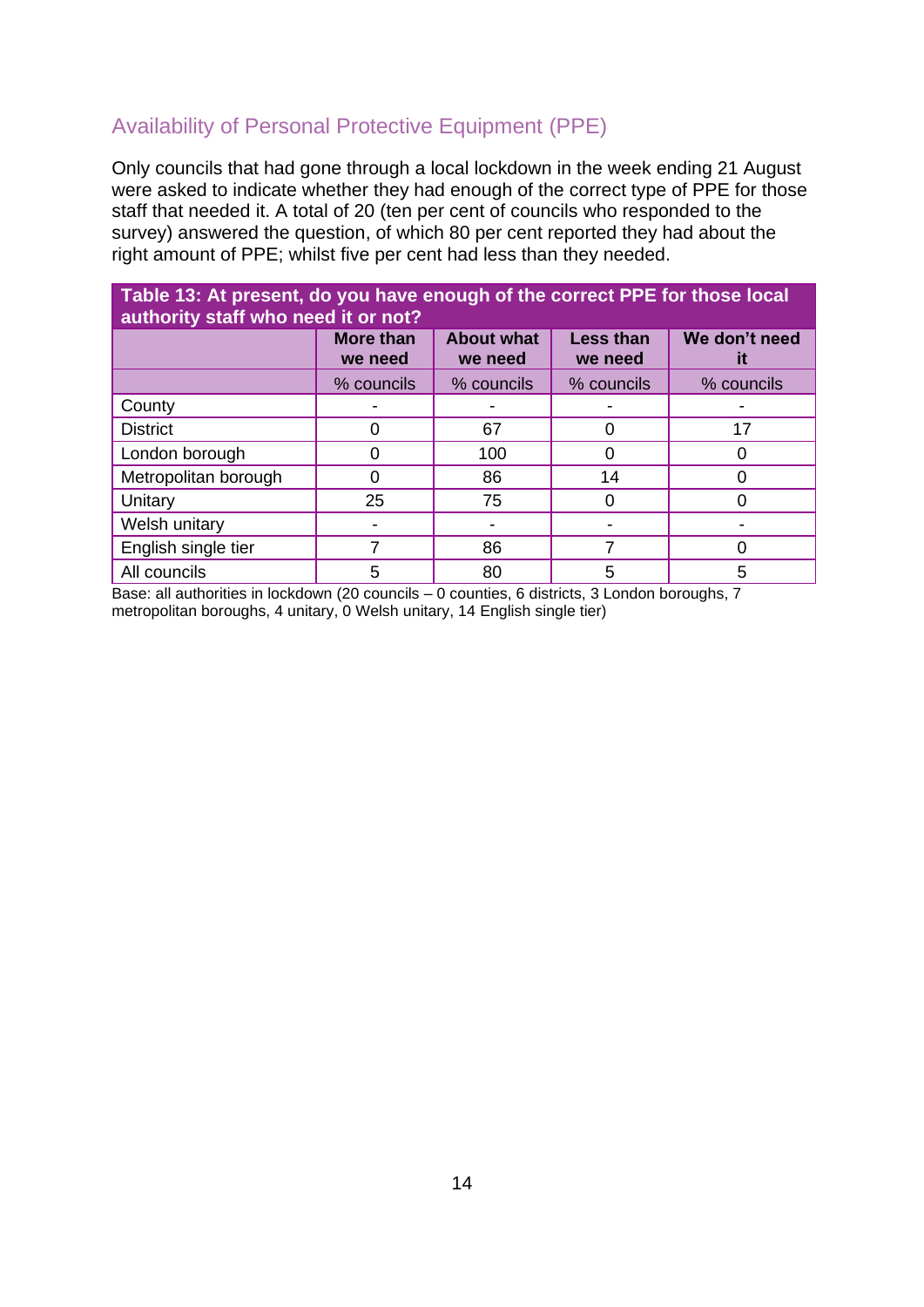# <span id="page-17-0"></span>Availability of testing

Councils that had gone through a local lockdown in the week ending 21 August were also asked to indicate whether staff who needed it were able to access testing or not. A total of 20 (ten per cent of councils who responded to the survey) answered the question, of which 30 per cent said most of the staff that need testing can access it.

| Table 14: And would you say that, currently, the staff who need testing<br>are able to access it or not? |                                                                     |                                                                  |                                                                  |                                                                  |                                         |
|----------------------------------------------------------------------------------------------------------|---------------------------------------------------------------------|------------------------------------------------------------------|------------------------------------------------------------------|------------------------------------------------------------------|-----------------------------------------|
|                                                                                                          | <b>All the</b><br>staff that<br>need<br>testing<br>can<br>access it | Most of<br>the staff<br>that need<br>testing<br>can<br>access it | Some of<br>the staff<br>that need<br>testing<br>can<br>access it | None of<br>the staff<br>that need<br>testing<br>can<br>access it | None of<br>our staff<br>need<br>testing |
|                                                                                                          | % councils                                                          | % councils                                                       | % councils                                                       | % councils                                                       | % councils                              |
| County                                                                                                   |                                                                     |                                                                  |                                                                  |                                                                  |                                         |
| <b>District</b>                                                                                          | 100                                                                 | $\Omega$                                                         | $\Omega$                                                         | $\Omega$                                                         | $\Omega$                                |
| London borough                                                                                           | 0                                                                   | 100                                                              | 0                                                                | $\Omega$                                                         | $\Omega$                                |
| Metropolitan borough                                                                                     | 57                                                                  | 43                                                               | 0                                                                | $\Omega$                                                         | 0                                       |
| Unitary                                                                                                  | 100                                                                 | $\Omega$                                                         | $\overline{0}$                                                   | $\Omega$                                                         | $\Omega$                                |
| Welsh unitary                                                                                            |                                                                     |                                                                  |                                                                  |                                                                  |                                         |
| English single tier                                                                                      | 57                                                                  | 43                                                               | $\overline{0}$                                                   | $\Omega$                                                         | 0                                       |
| All councils                                                                                             | 70                                                                  | 30                                                               | 0                                                                |                                                                  | 0                                       |

Base: all authorities in lockdown (20 councils - 0 counties, 6 districts, 3 London boroughs, 7 metropolitan boroughs, 4 unitary, 0 Welsh unitary, 14 English single tier)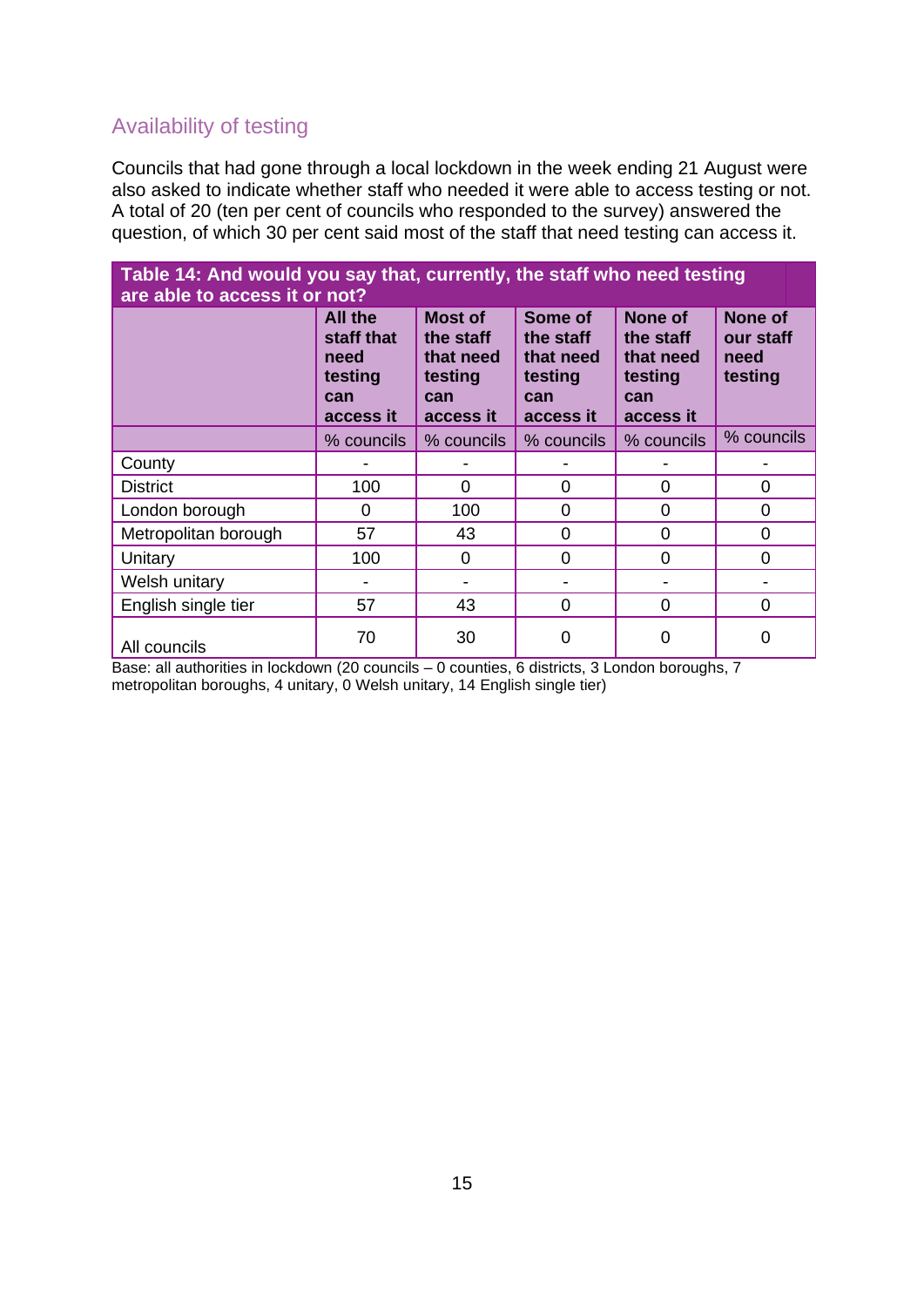## <span id="page-18-0"></span>Planning ahead

#### <span id="page-18-1"></span>**Recruitment difficulties**

Councils were asked if they were experiencing significant difficulties recruiting for some occupations and roles: 186 (91 per cent) said they were. Those that had answered yes to this question were then subsequently asked to choose from a list of specialist occupations where they were experiencing difficulties. Table 15 shows 55 per cent of councils were having difficulties recruiting children's social workers and 40 per cent were having difficulties recruiting planning officers. Other occupations and roles in which councils said they were having difficulties recruiting included support workers, cooks, adult care assistants, school crossing patrol and learning disability nurses.

From the specialist occupations and roles they were having difficulties recruiting, councils were asked to choose the five where difficulties are most acute. This is either if their council has a large number of staff vacancies for some posts or it has a small number of vacancies that have a big impact. Sixty per cent of councils who answered the question had acute difficulties recruiting children's social workers. This can be seen in Table 16.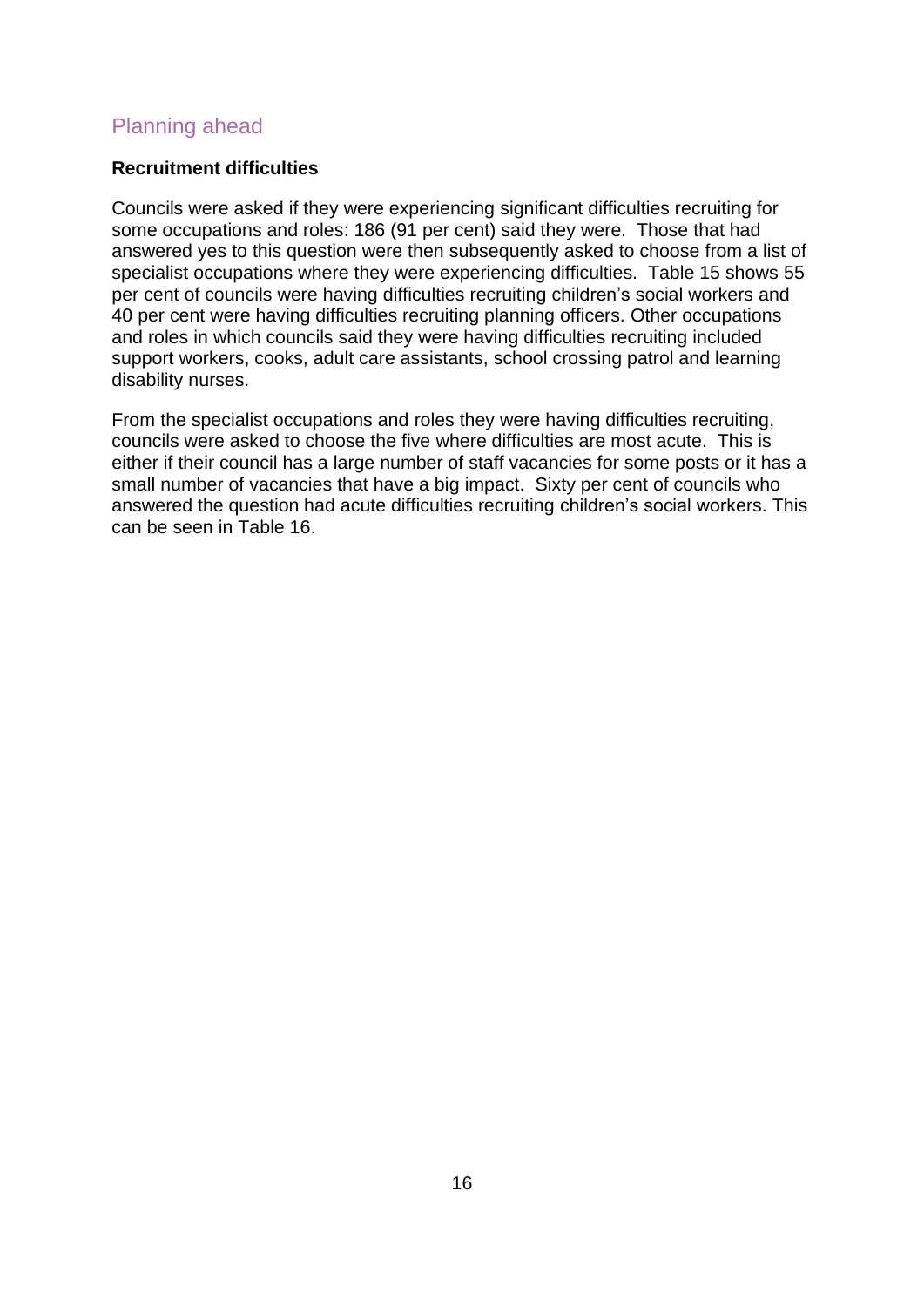| Table 15: From the list of specialist occupations and roles below, please<br>tick those where your council is experiencing recruitment difficulties |                 |                 |                   |                          |                 |                  |                        |                |
|-----------------------------------------------------------------------------------------------------------------------------------------------------|-----------------|-----------------|-------------------|--------------------------|-----------------|------------------|------------------------|----------------|
|                                                                                                                                                     | County          | <b>District</b> | London<br>borough | Metropolitan<br>borough  | Unitary         | Welsh<br>unitary | English<br>single tier | All councils   |
|                                                                                                                                                     | %               | %               | %                 | $\overline{\frac{9}{6}}$ | $\%$            | %                | %                      | %              |
| Accountants                                                                                                                                         | 15              | 14              | 25                | 17                       | $\mathbf 0$     | $\overline{0}$   | 8                      | 11             |
| Adult's social<br>workers                                                                                                                           | 62              | 0               | 75                | $\mathsf 0$              | 56              | 50               | 46                     | 34             |
| <b>Building control</b><br>officers                                                                                                                 | $\overline{0}$  | 29              | 50                | $\mathbf 0$              | 6               | 50               | 12                     | 16             |
| Chartered surveyors                                                                                                                                 | 15              | 24              | 75                | 33                       | 13              | $\mathbf 0$      | 27                     | 23             |
| Children's social<br>workers                                                                                                                        | 92              | 0               | 75                | 83                       | 81              | 50               | 81                     | 55             |
| Economic<br>development officers                                                                                                                    | 23              | 5               | 0                 | $\pmb{0}$                | 0               | 0                | 0                      | 6              |
| Educational<br>psychologists                                                                                                                        | 46              | 0               | 75                | 17                       | 25              | 0                | 31                     | 23             |
| Engineers                                                                                                                                           | 31              | 5               | 50                | 33                       | 19              | $\mathbf 0$      | 27                     | 19             |
| Environmental health<br>officers                                                                                                                    | $\mathbf 0$     | 48              | 75                | 33                       | 19              | 50               | 31                     | 31             |
| Health visitors                                                                                                                                     | 8               | $\overline{0}$  | $\overline{0}$    | $\mathbf 0$              | $\mathbf 0$     | $\mathbf 0$      | $\mathbf 0$            | $\overline{2}$ |
| Homelessness<br>officers                                                                                                                            | $\mathbf 0$     | 24              | 0                 | 17                       | 6               | $\overline{0}$   | 8                      | 11             |
| ICT professionals                                                                                                                                   | 15              | 19              | 75                | 17                       | 19              | 50               | 27                     | 23             |
| Legal professionals                                                                                                                                 | 46              | 33              | 100               | 67                       | 25              | $\mathbf 0$      | 46                     | 40             |
| Mental health social<br>workers                                                                                                                     | 54              | 0               | 50                | 17                       | 31              | 50               | 31                     | 26             |
| Occupational<br>therapists (adults')                                                                                                                | 54              | 0               | 50                | 17                       | 31              | $\mathbf 0$      | 31                     | 24             |
| Occupational<br>therapists (children's)                                                                                                             | 31              | 0               | 50                | 0                        | 25              | $\mathbf 0$      | 23                     | 16             |
| Regulatory services<br>officers                                                                                                                     | 0               | 0               | 50                | 0                        | 0               | 0                | 8                      | 3              |
| Planning officers                                                                                                                                   | $\overline{38}$ | 67              | $\overline{75}$   | $\overline{17}$          | $\overline{13}$ | $\boldsymbol{0}$ | $\overline{23}$        | 40             |
| Public health officers                                                                                                                              | 15              | 0               | 25                | 17                       | 13              | 50               | 15                     | 11             |
| School nurses                                                                                                                                       | 8               | $\mathbf 0$     | $\mathbf 0$       | 0                        | $\pmb{0}$       | $\mathbf 0$      | 0                      | $\overline{2}$ |
| Test and trace team<br>leaders                                                                                                                      | 0               | 0               | 0                 | 0                        | 0               | 0                | 0                      | 0              |
| Test and trace<br>officers (clinical case<br>officers)                                                                                              | 0               | 0               | 25                | 17                       | 0               | 0                | 8                      | 3              |
| Trading standards<br>officers                                                                                                                       | 31              | 0               | 50                | 0                        | 6               | 0                | 12                     | 11             |
| Youth workers                                                                                                                                       | $\mathbf 0$     | 0               | 25                | $\mathbf 0$              | $\pmb{0}$       | 0                | 4                      | $\overline{2}$ |
| Other                                                                                                                                               | 31              | $\overline{5}$  | $\overline{0}$    | 17                       | $\pmb{0}$       | $\mathbf 0$      | $\overline{4}$         | 10             |

# **Table 15: From the list of specialist occupations and roles below, please**

Base: all authorities experiencing recruitment difficulties (62 councils – 13 counties, 21 districts, 4 London boroughs, 6 metropolitan boroughs, 16 unitary, 2 Welsh unitary, 26 English single tier)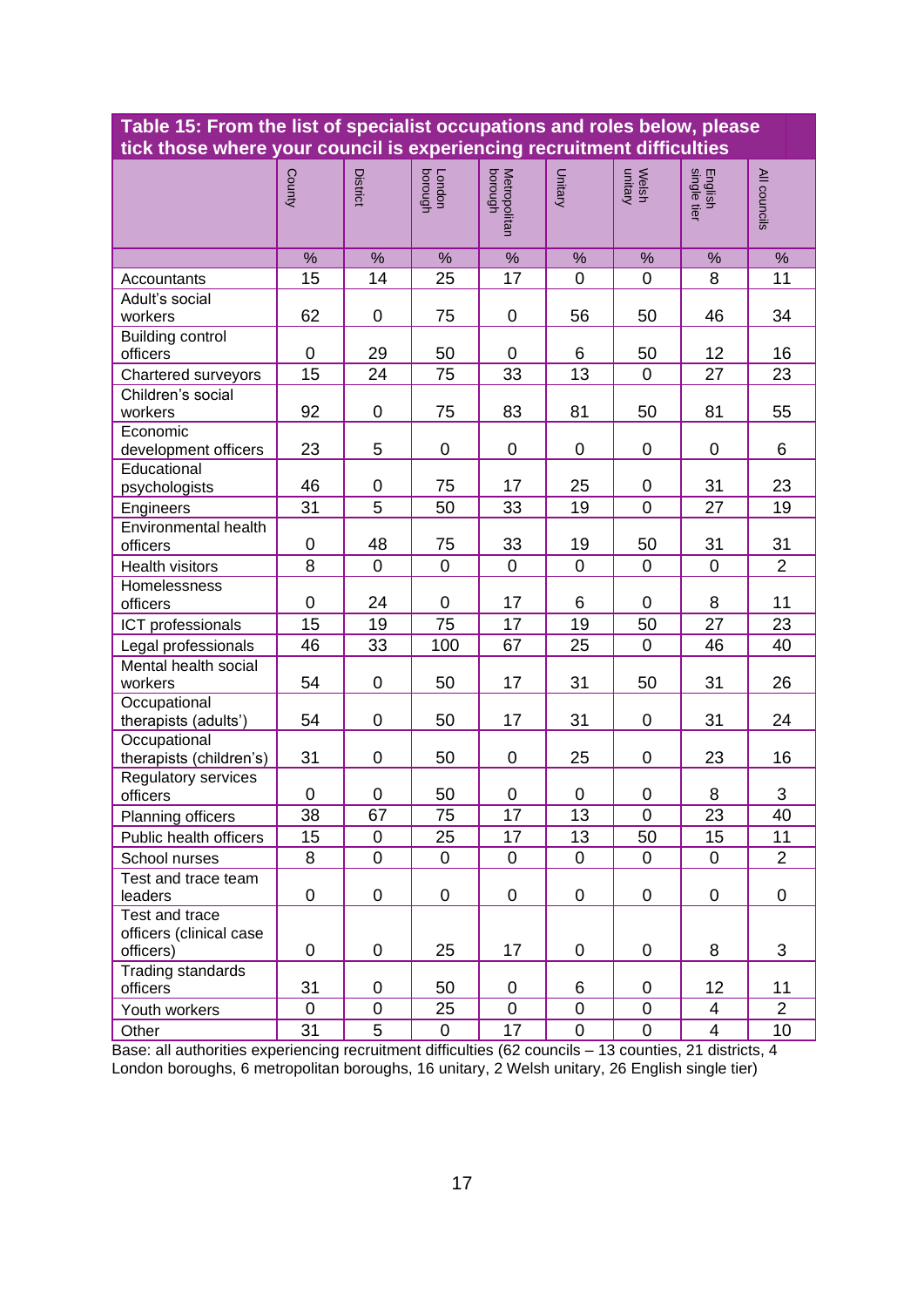| Table 16: For those specialist occupations and roles where you have difficulties<br>recruiting, below, please tick up to five where the difficulties are most acute. |             |                 |                   |                         |                |                  |                         |                |
|----------------------------------------------------------------------------------------------------------------------------------------------------------------------|-------------|-----------------|-------------------|-------------------------|----------------|------------------|-------------------------|----------------|
|                                                                                                                                                                      | County      | <b>District</b> | London<br>borough | Metropolitan<br>borough | <b>Unitary</b> | Welsh<br>unitary | English<br>single tier  | All councils   |
|                                                                                                                                                                      | %           | %               | %                 | %                       | %              | %                | %                       | %              |
| Accountants                                                                                                                                                          | 17          | 16              | 25                | 17                      | 0              | 0                | 8                       | 12             |
| Adult's social<br>workers                                                                                                                                            | 67          | $\pmb{0}$       | 75                | $\mathsf 0$             | 64             | 50               | 50                      | 37             |
| <b>Building control</b><br>officers                                                                                                                                  | $\mathbf 0$ | 32              | 50                | $\mathbf 0$             | $\overline{7}$ | 50               | 13                      | 18             |
| Chartered surveyors                                                                                                                                                  | 17          | 26              | 75                | 33                      | 14             | $\overline{0}$   | 29                      | 25             |
| Children's social<br>workers                                                                                                                                         | 100         | 0               | 75                | 83                      | 93             | 50               | 88                      | 60             |
| Economic<br>development officers                                                                                                                                     | 25          | 5               | $\mathbf 0$       | 0                       | 0              | 0                | 0                       | $\overline{7}$ |
| Educational<br>psychologists                                                                                                                                         | 50          | 0               | 75                | 17                      | 29             | 0                | 33                      | 25             |
| Engineers                                                                                                                                                            | 33          | 5               | 50                | 33                      | 21             | $\overline{0}$   | 29                      | 21             |
| Environmental health<br>officers                                                                                                                                     | 0           | 53              | 75                | 33                      | 21             | 50               | 33                      | 33             |
| Health visitors                                                                                                                                                      | 8           | $\overline{0}$  | $\overline{0}$    | $\mathbf 0$             | $\mathbf 0$    | $\mathbf 0$      | $\overline{0}$          | $\overline{2}$ |
| Homelessness<br>officers                                                                                                                                             | $\mathbf 0$ | 26              | $\mathbf 0$       | 17                      | $\overline{7}$ | 0                | 8                       | 12             |
| ICT professionals                                                                                                                                                    | 17          | 21              | 75                | 17                      | 21             | 50               | 29                      | 25             |
| Legal professionals                                                                                                                                                  | 50          | 37              | 100               | 67                      | 29             | $\mathbf 0$      | 50                      | 44             |
| Mental health social<br>workers                                                                                                                                      | 58          | $\mathbf 0$     | 50                | 17                      | 36             | 50               | 33                      | 28             |
| Occupational<br>therapists (adults')                                                                                                                                 | 58          | 0               | 50                | 17                      | 36             | 0                | 33                      | 26             |
| Occupational<br>therapists (children's)                                                                                                                              | 33          | $\mathbf 0$     | 50                | 0                       | 29             | 0                | 25                      | 18             |
| Regulatory services<br>officers                                                                                                                                      | 0           | 0               | 50                | 0                       | 0              | 0                | 8                       | 4              |
| Planning officers                                                                                                                                                    | 42          | 74              | 75                | 17                      | 14             | $\mathsf 0$      | 25                      | 44             |
| Public health officers                                                                                                                                               | 17          | $\mathbf 0$     | 25                | 17                      | 14             | 50               | 17                      | 12             |
| School nurses                                                                                                                                                        | 8           | $\pmb{0}$       | $\pmb{0}$         | 0                       | 0              | $\mathbf 0$      | $\pmb{0}$               | $\overline{2}$ |
| Test and trace team<br>leaders                                                                                                                                       | 0           | $\pmb{0}$       | 0                 | 0                       | 0              | 0                | $\pmb{0}$               | 0              |
| Test and trace<br>officers (clinical case<br>officers)                                                                                                               | $\mathbf 0$ | $\pmb{0}$       | 25                | 17                      | 0              | 0                | 8                       | 4              |
| Trading standards<br>officers                                                                                                                                        | 33          | 0               | 50                | 0                       | $\overline{7}$ | $\mathbf 0$      | 13                      | 12             |
| Youth workers                                                                                                                                                        | $\mathbf 0$ | $\mathsf 0$     | 25                | 0                       | $\pmb{0}$      | 0                | $\overline{\mathbf{4}}$ | $\overline{2}$ |
| Other                                                                                                                                                                | 33          | $\overline{5}$  | $\mathbf 0$       | 17                      | 0              | $\mathbf 0$      | $\overline{4}$          | 11             |

Base: authorities experiencing recruitment difficulties (56 councils – 12 counties, 19 districts, 4 London boroughs, 6 metropolitan boroughs, 14 unitary, 2 Welsh unitary, 24 English single tier)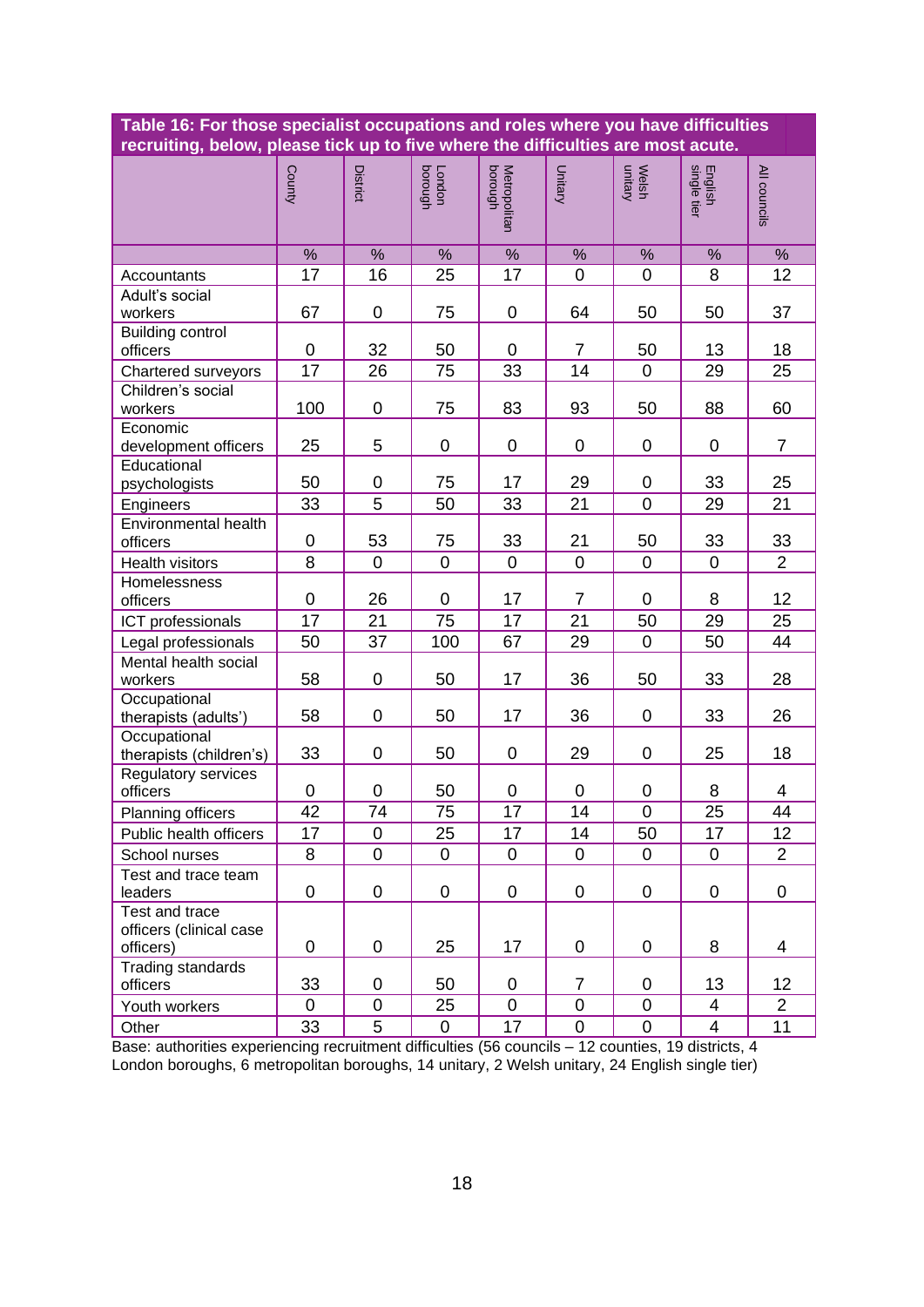**Table 17: For each of these roles where you have acute difficulties, please indicate whether the recruitment difficulty is in recruiting generally, or recruiting at the required level of expertise/experience/qualification?**

|                                                     | <b>Base</b>              | <b>Difficulty</b><br>recruiting<br>generally | <b>Difficulty</b><br>recruiting<br>required<br>expertise,<br>experience or<br>qualification | <b>Both</b>      | Don't<br>know             |
|-----------------------------------------------------|--------------------------|----------------------------------------------|---------------------------------------------------------------------------------------------|------------------|---------------------------|
|                                                     | No.<br>councils          | % councils                                   | % councils                                                                                  | $\%$<br>councils | $\frac{9}{6}$<br>councils |
| Accountants                                         | 2                        | 50                                           | 0                                                                                           | 50               | 0                         |
| Adult's social workers                              | 15                       | 40                                           | 20                                                                                          | 40               | $\overline{0}$            |
| <b>Building control officers</b>                    | $\overline{7}$           | 14                                           | 57                                                                                          | 29               | $\overline{0}$            |
| Chartered surveyors                                 | $\overline{7}$           | 43                                           | 29                                                                                          | 29               | $\overline{0}$            |
| Children's social workers                           | 30                       | 27                                           | 30                                                                                          | 43               | 0                         |
| Economic development<br>officers                    | $\overline{2}$           | $\mathbf 0$                                  | 50                                                                                          | 50               | $\mathbf 0$               |
| Educational psychologists                           | 8                        | 50                                           | 25                                                                                          | 13               | 13                        |
| Engineers                                           | $\overline{5}$           | 40                                           | 40                                                                                          | 20               | $\overline{0}$            |
| <b>Environmental health</b><br>officers             | 12                       | 25                                           | 42                                                                                          | 33               | $\overline{0}$            |
| <b>Health visitors</b>                              | $\mathbf 0$              | $\blacksquare$                               | $\blacksquare$                                                                              |                  |                           |
| Homelessness officers                               | 3                        | 33                                           | 33                                                                                          | 33               | 0                         |
| ICT professionals                                   | 9                        | 44                                           | 44                                                                                          | 11               | 0                         |
| Legal professionals                                 | 16                       | 38                                           | 31                                                                                          | 31               | $\overline{0}$            |
| <b>Mental health social</b><br>workers              | 11                       | 18                                           | 27                                                                                          | 55               | $\overline{0}$            |
| Occupational therapists<br>(adults')                | $\overline{7}$           | 29                                           | 0                                                                                           | 57               | 14                        |
| Occupational therapists<br>(children's)             | $\overline{\mathcal{A}}$ | 25                                           | 25                                                                                          | 50               | $\overline{0}$            |
| Regulatory services officers                        | 17                       | 24                                           | 35                                                                                          | 41               | $\overline{0}$            |
| <b>Planning officers</b>                            | $\overline{2}$           | 50                                           | 50                                                                                          | $\overline{0}$   | 0                         |
| Public health officers                              | $\overline{0}$           | $\overline{a}$                               |                                                                                             |                  |                           |
| School nurses                                       | $\overline{1}$           | 0                                            | 100                                                                                         | 0                | 0                         |
| Test and trace team<br>leaders                      | $\overline{0}$           |                                              |                                                                                             |                  |                           |
| Test and trace officers<br>(clinical case officers) | $\overline{0}$           | $\overline{\phantom{a}}$                     | $\overline{\phantom{0}}$                                                                    | $\overline{a}$   |                           |
| Trading standards officers                          | $\mathbf{1}$             | 0                                            | 0                                                                                           | 0                | 0                         |
| Youth workers                                       | $\mathbf 0$              | $\overline{a}$                               | $\overline{a}$                                                                              | $\overline{a}$   |                           |
| Other                                               | 3                        | $\overline{0}$                               | $\overline{0}$                                                                              | $\overline{0}$   | $\overline{0}$            |

Base: all responding to question and category applicable to the council, categories presented varied by authority type.

Where councils had ticked that they had acute difficulties recruiting certain roles, they were then asked to indicate whether the difficulty is in recruiting generally or recruiting at the required level of expertise/experience/qualification. Out of the thirty councils who had said they had acute difficulties in recruiting Children's social workers, 43 per cent said they had both difficulty recruiting generally and difficulty recruiting the required expertise, experience or qualification.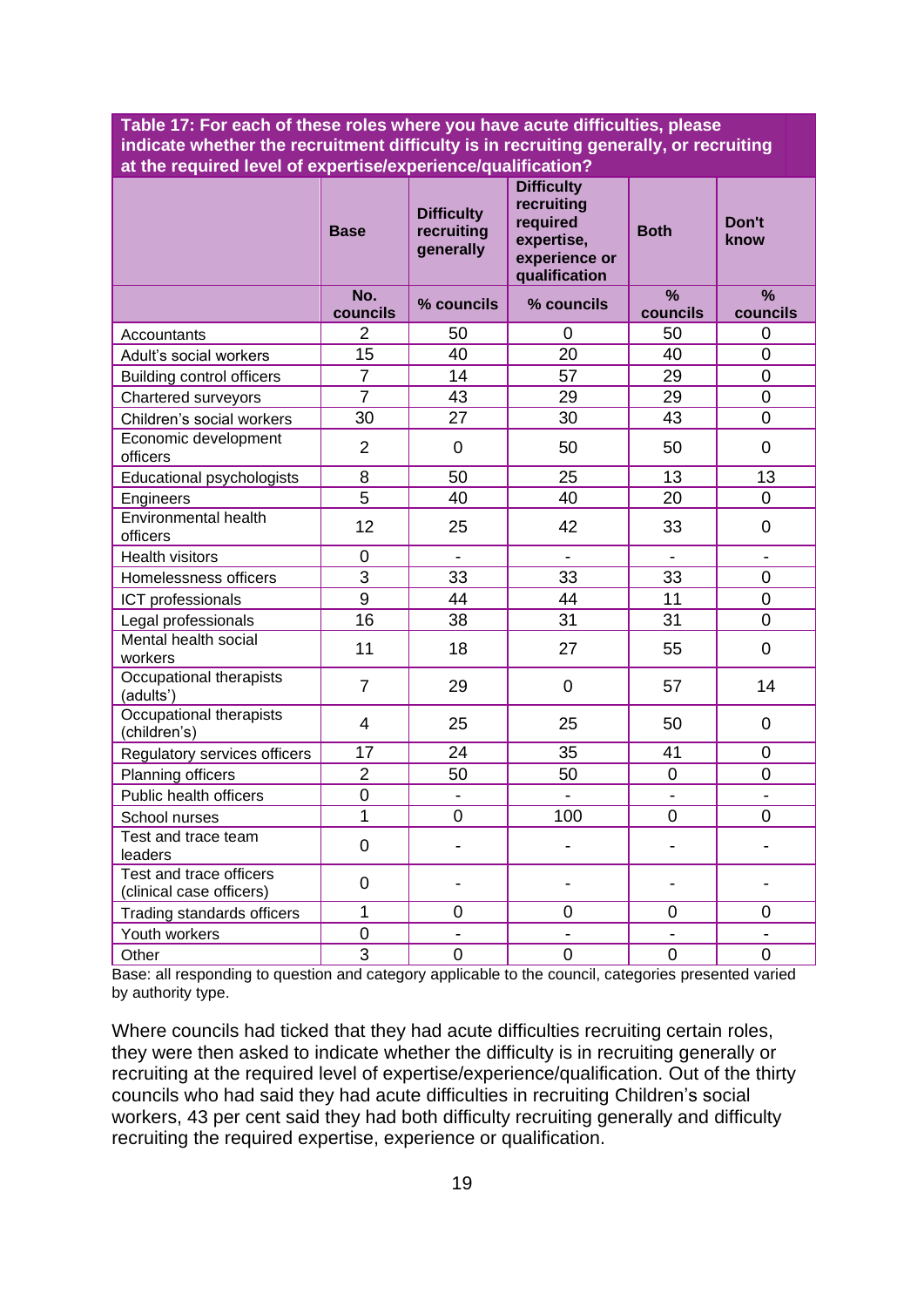<span id="page-22-0"></span>Annex A: Questionnaire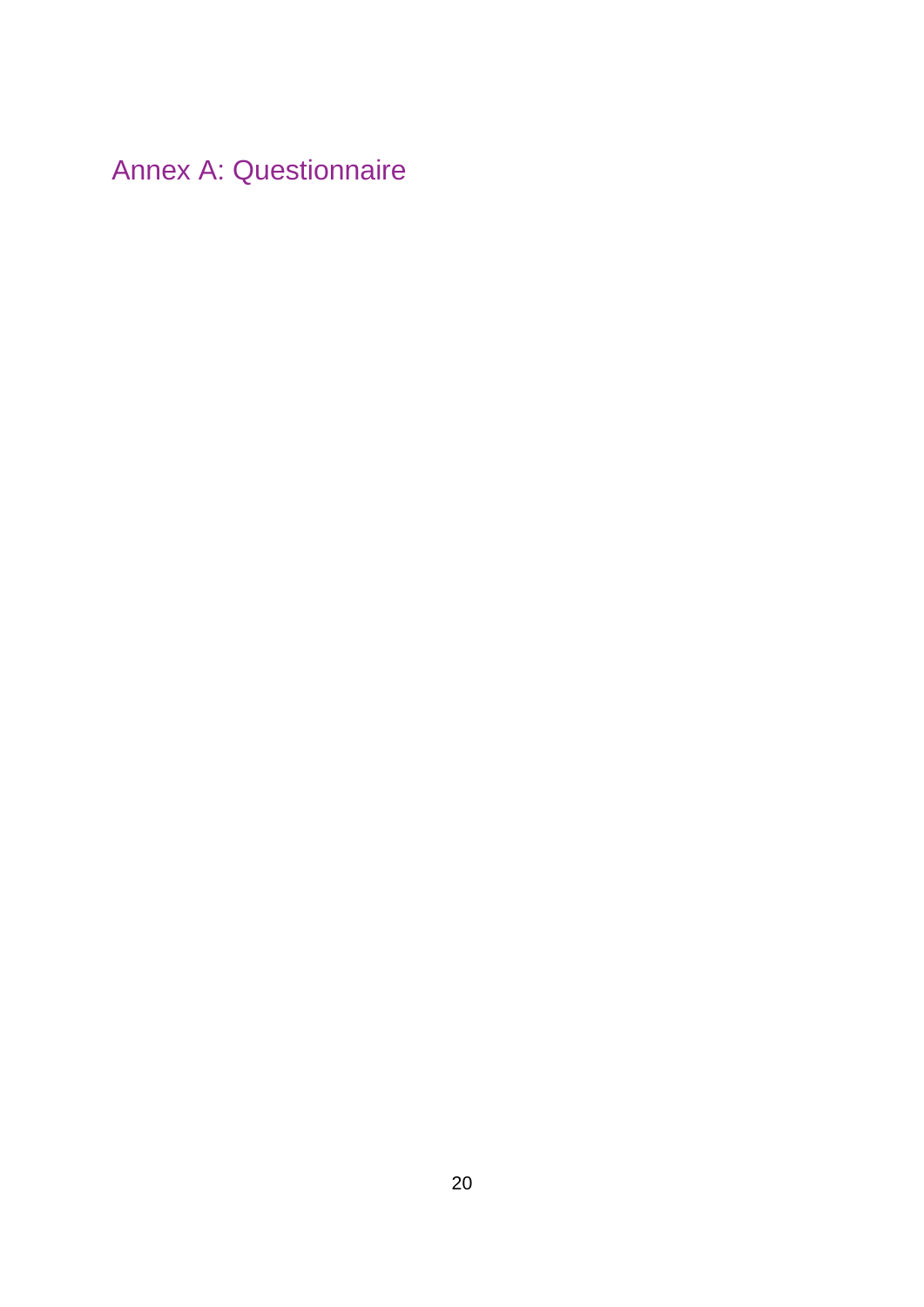# **COVID - 19 Workforce Collection**

Q1.1 Thank you for taking the time to complete this survey.

If you would like to see **an overview of the questions** before completing the survey online, you can access a PDF here: [Covid 19 workforce collection](https://research.local.gov.uk/CP/File.php?F=F_dnhnwncdI5Ss4Lj)

You can navigate through the questions using the buttons at the bottom of each page. If you stop before completing the return, you can come back to this page using the link supplied in the email and you will be able to continue where you left off.

All responses will be treated confidentially. In order that councils do not get multiple requests for such data, the Local Government Association will share the data provided by you in this survey in confidence with the following organisations:

- Other councils (including in LG Inform, via sign-in)
- Regional employers' organisations
- Welsh Local Government Association
- Northern Ireland Local Government Association
- Relevant government departments
- Welsh Government
- Northern Ireland Assembly
- All local resilience fora (LRFs) (through the medium of the LRF dashboard)
- Bain and Company (purely for the purpose of updating the LRF dashboard)

Any information that is published or shared outside of that arrangement will be aggregated, and no authority will be identified without your consent. The information used within the LGA will be held and processed in accordance with our [privacy](https://www.local.gov.uk/privacy-policy-0)  [statement;](https://www.local.gov.uk/privacy-policy-0) and we will not share it with the organisations listed above unless we have ensured they have the right controls in place to use your information responsibly and only for the reasons for which we have given permission. We are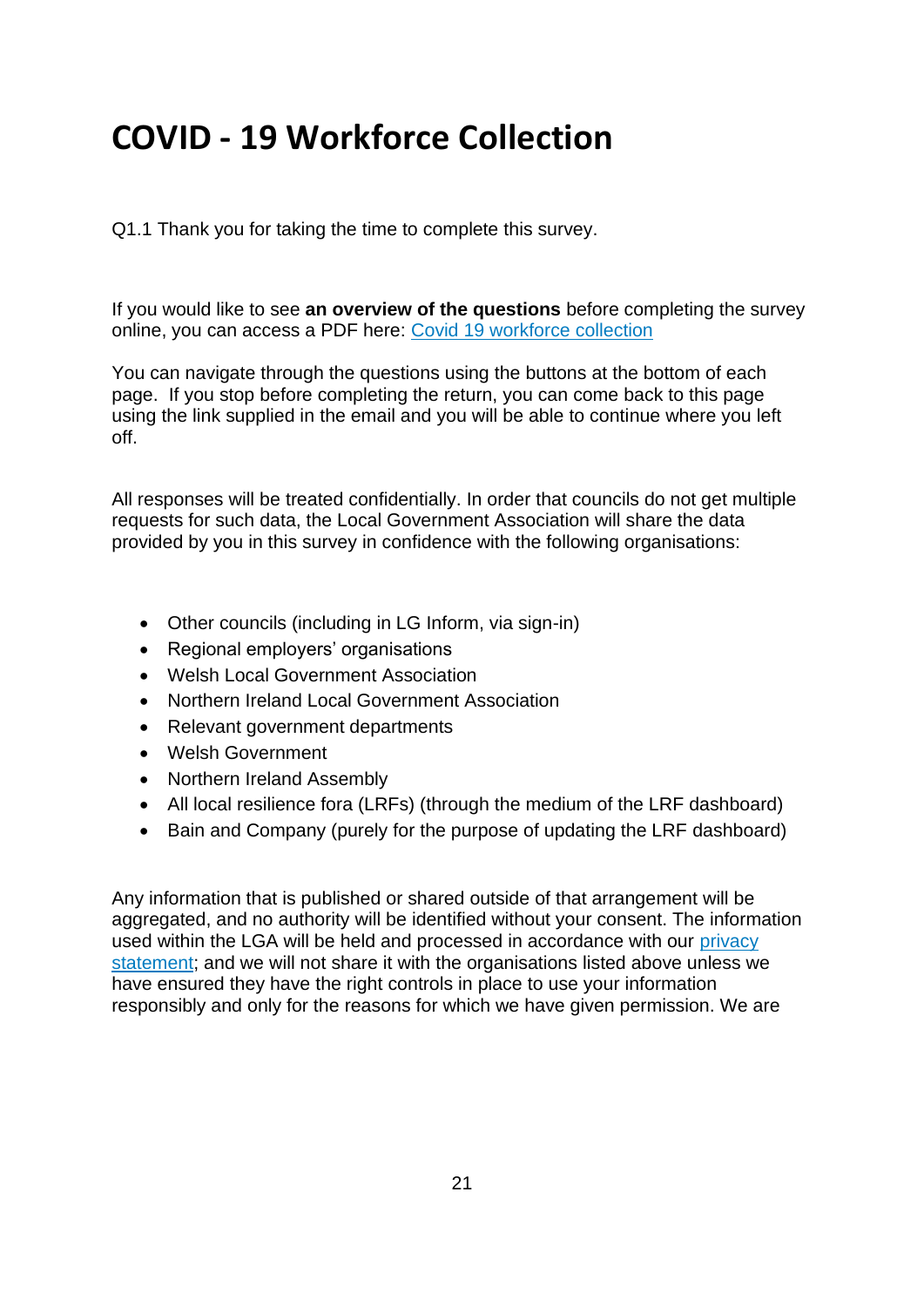undertaking this survey in line with the legitimate interests of the LGA in supporting and representing authorities. It will also:

- allow you to compare key data with other authorities
- minimise the number of data requests you respond to from other organisations
- assist in recovery planning, workforce testing and risk profiling, and
- help the LGA evidence our government asks for support and resources.

If you have any queries or problems, please contact roopal.shah@local.gov.uk.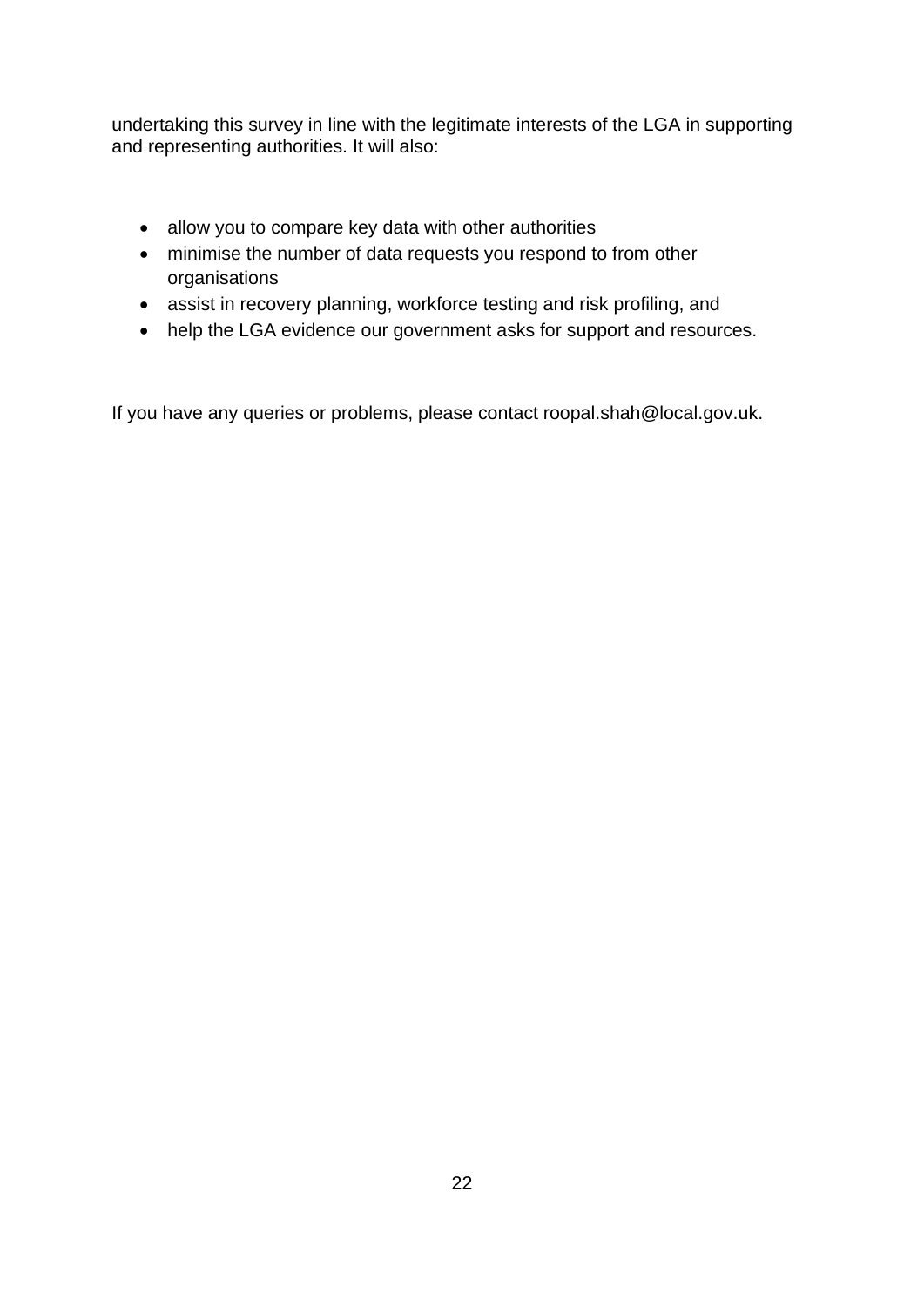Q2.1 How many staff did you have on 1 March 2020 (that is the usual headcount before COVID -19) and how many staff in the week ending 21 August 2020

*Please enter a whole number without a comma or decimal place. Please only include permanent and fixed term staff. If you answered this question for 1 March previously, your answer is already added below.*

|                                                  | Number of staff (headcount) |
|--------------------------------------------------|-----------------------------|
| Headcount of staff at 1 March 2020               |                             |
| Headcount of staff week ending 21 August<br>2020 |                             |

Q2.2 Do the figures you are providing for this return include or exclude school staff?

- O Includes school staff
- O Excludes school staff
- O Don't know

Q2.3 Have you recruited any additional excluding permanent and fixed term staff in the week ending 21 August?

Yes

O No

Q2.4 How many additional staff have you recruited excluding permanent and fixed term staff?

*Please enter a whole number. If you do not know please leave blank. If you answered this question previously, your answer is already added below.*

|                                        | Number of staff (headcount) |
|----------------------------------------|-----------------------------|
| Additional staff week ending 21 August |                             |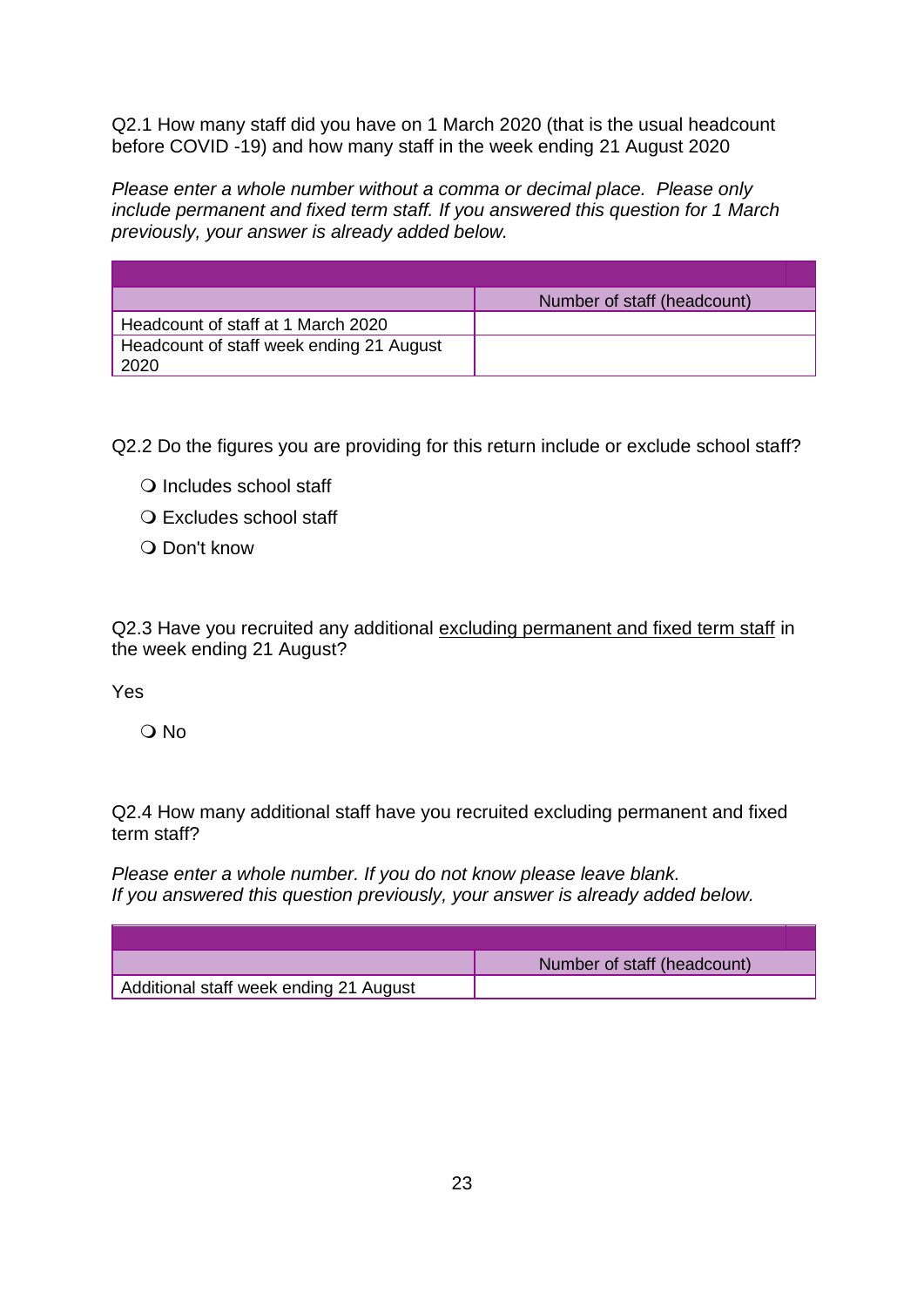Q2.5 Since 24 March when lockdown started, how many local authority staff, if any, have died in service (from all causes)?

*Please enter the number of staff. If none, please enter "0". If you do not know please leave bank.*

|                                 | Number of staff (headcount) |
|---------------------------------|-----------------------------|
| Number of staff died in service |                             |

Q3.1 How many staff, if any, do you currently (week ending 21 August 2020) have in the categories below?

*Please enter the headcount. If none, please enter zero. If you do not know please leave bank.*

|                                                                                               | Number of staff (headcount) |
|-----------------------------------------------------------------------------------------------|-----------------------------|
| Number of staff furloughed – full time                                                        |                             |
| Number of staff furloughed – part time                                                        |                             |
| Number of staff redeployed (both formal and<br>informal, and either internally or externally) |                             |
| Number of staff unavailable for work                                                          |                             |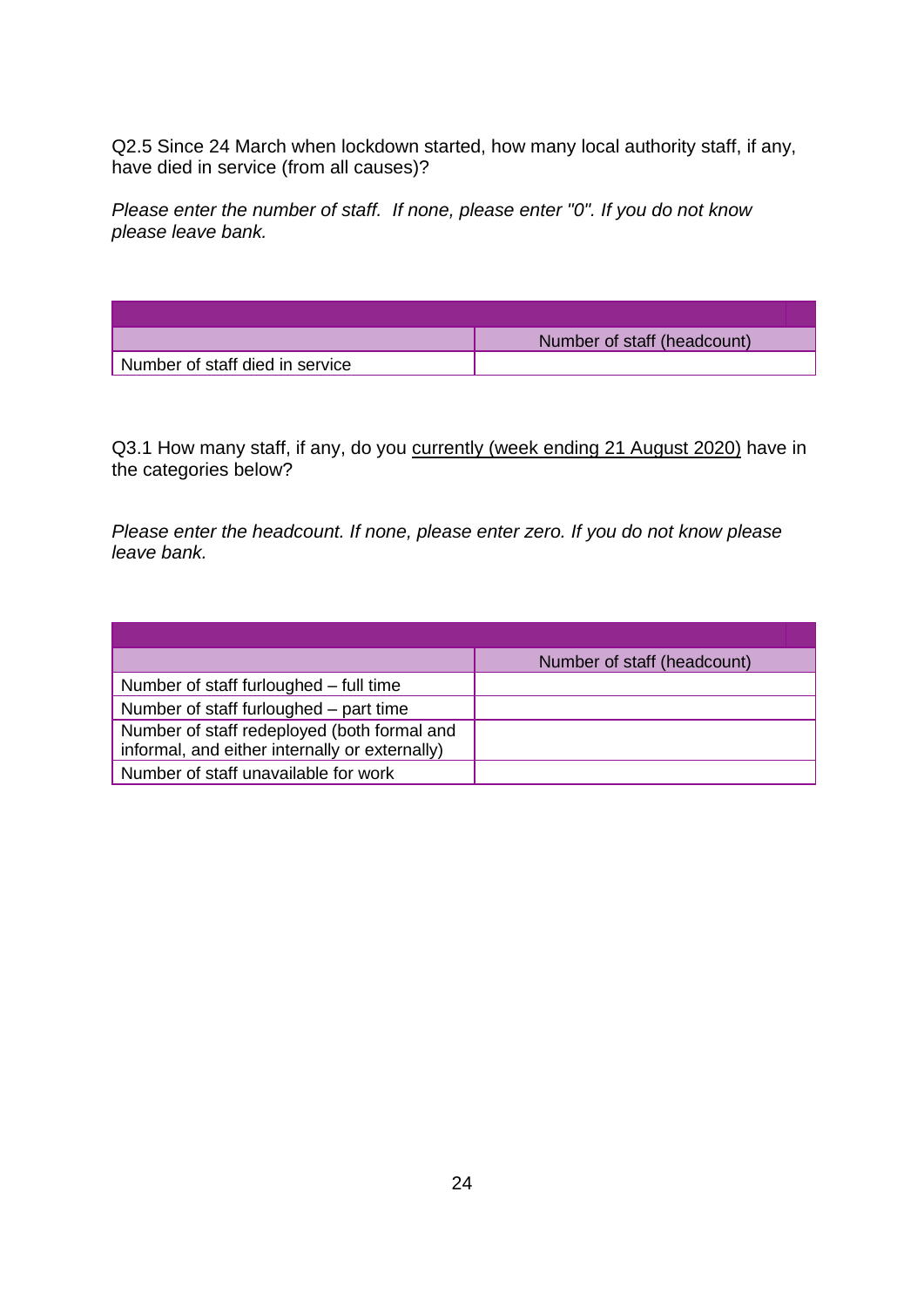## Q4.1 For those staff furloughed, what is/are the reason/s?

*Please provide the number of staff furloughed broken down by reason for week* 

*ending 21 August 2020. If zero please enter "0". If you do not know please leave bank.*

|                                        | Number of staff (headcount) |
|----------------------------------------|-----------------------------|
| Total number of staff furloughed       |                             |
| Funding has stopped                    |                             |
| Number of staff unavailable for work   |                             |
| Shielding (or relevant health reasons) |                             |
| Caring responsibilities                |                             |
| Service has been stopped               |                             |
| Other                                  |                             |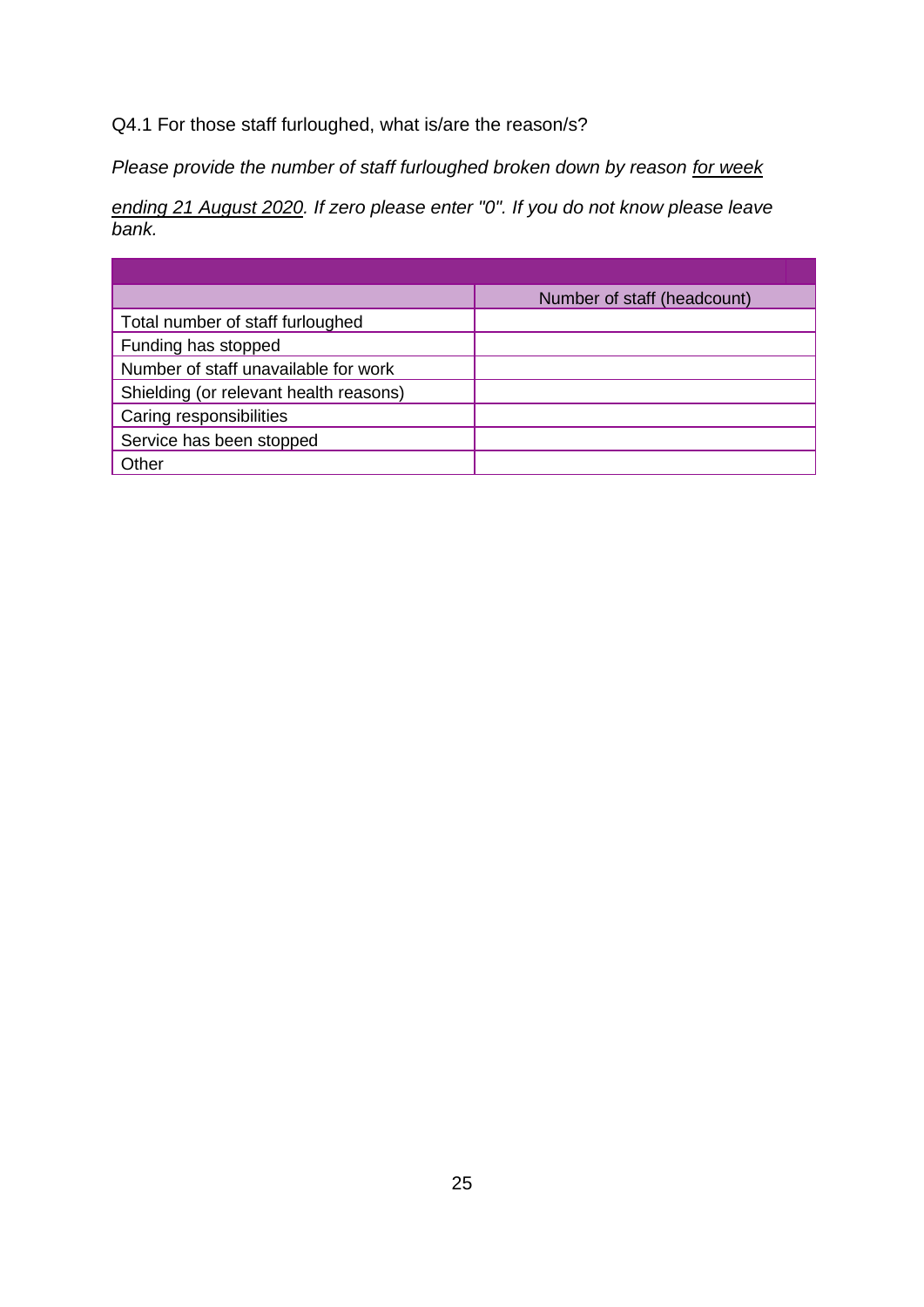Q5.1 For those staff currently unavailable for work, what is the primary reason?

*Please provide the number of staff unavailable broken down by reason for week ending 21 August 2020.*

*If zero please enter "0". If you do not know please leave bank.*

*\*Self-isolating can be due to any of the following:* 

*Being in an at-risk group*

*Believe they are symptomatic*

*Share a household with someone who is symptomatic*

|                                                               | Number of staff (headcount) |
|---------------------------------------------------------------|-----------------------------|
| Total number of staff unavailable for work                    |                             |
| Non-COVID sicknesses                                          |                             |
| Confirmed / Suspected COVID                                   |                             |
| Self-isolation (Test and trace)                               |                             |
| Self Isolation (Other)                                        |                             |
| Caring for dependants/at-risk<br>relative/someone who is sick |                             |
| Other                                                         |                             |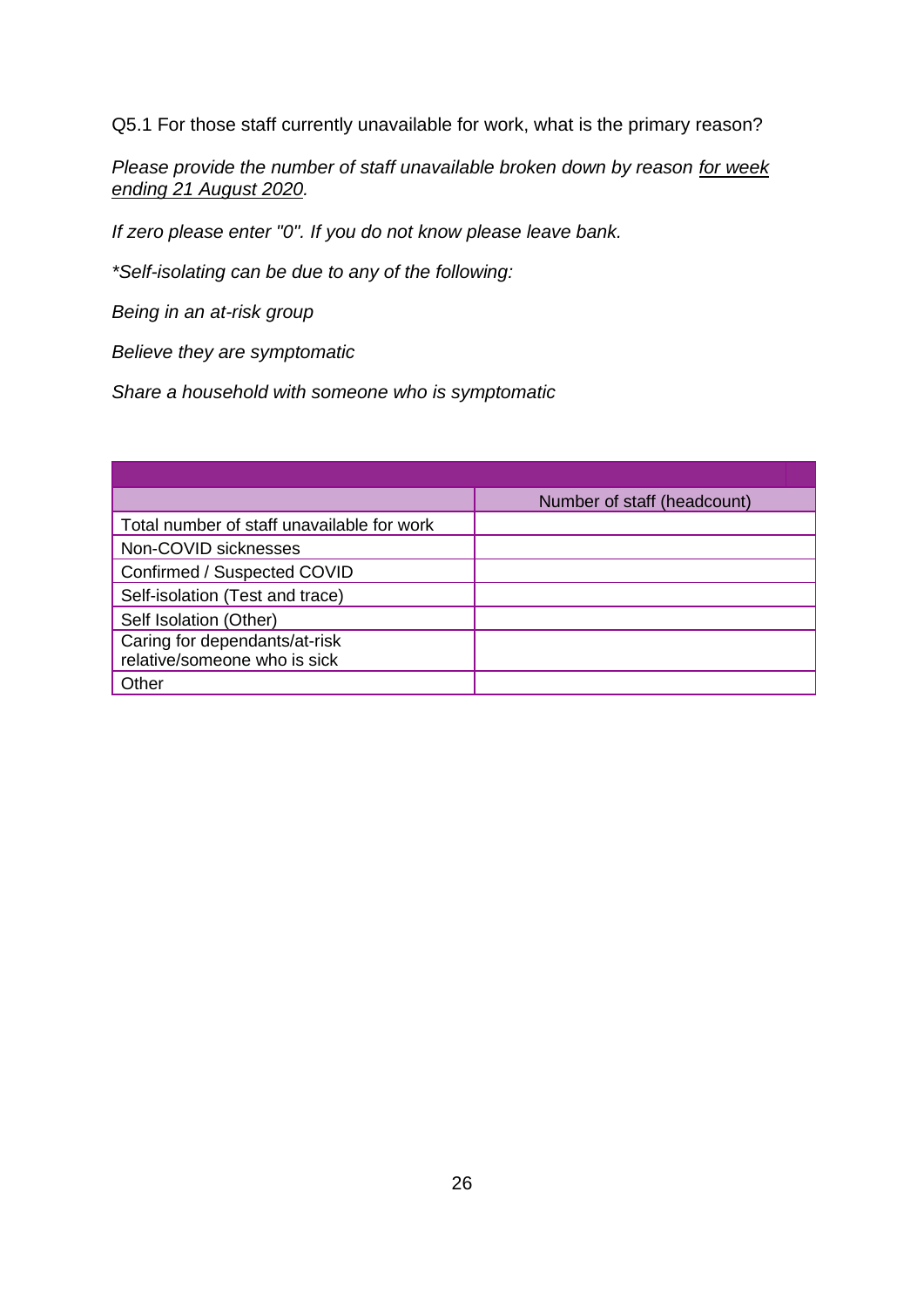Q6.1 Please select the status of the services to the show if there are enough of the right staff to run the service normally or not (at the current level of demand). *This is to allow us to understand whether staff capacity (including redeployed staff) is enough to run the service. It will give us a feel of the pressure points for some of the highest profile service areas.*

|                                | Operating | Minor      | Moderate   | <b>Severe</b> | Don't | <b>Not</b> |
|--------------------------------|-----------|------------|------------|---------------|-------|------------|
| Adult social care              | normally  | disruption | disruption | disruption    | know  | applicable |
| (directly                      |           |            |            |               |       |            |
| employed                       |           |            |            |               |       |            |
| <b>Bereavement</b>             |           |            |            |               |       |            |
| services                       |           |            |            |               |       |            |
| (cemeteries and<br>crematoria) |           |            |            |               |       |            |
| Children's                     |           |            |            |               |       |            |
| services                       |           |            |            |               |       |            |
| Environmental                  |           |            |            |               |       |            |
| health                         |           |            |            |               |       |            |
| Household                      |           |            |            |               |       |            |
| waste (doorstep<br>collection) |           |            |            |               |       |            |
| Housing and                    |           |            |            |               |       |            |
| homelessness                   |           |            |            |               |       |            |
| services                       |           |            |            |               |       |            |
| Planning                       |           |            |            |               |       |            |
| Public health                  |           |            |            |               |       |            |
| Revenue and                    |           |            |            |               |       |            |
| benefits                       |           |            |            |               |       |            |
| Schools                        |           |            |            |               |       |            |
| Trading                        |           |            |            |               |       |            |
| standards                      |           |            |            |               |       |            |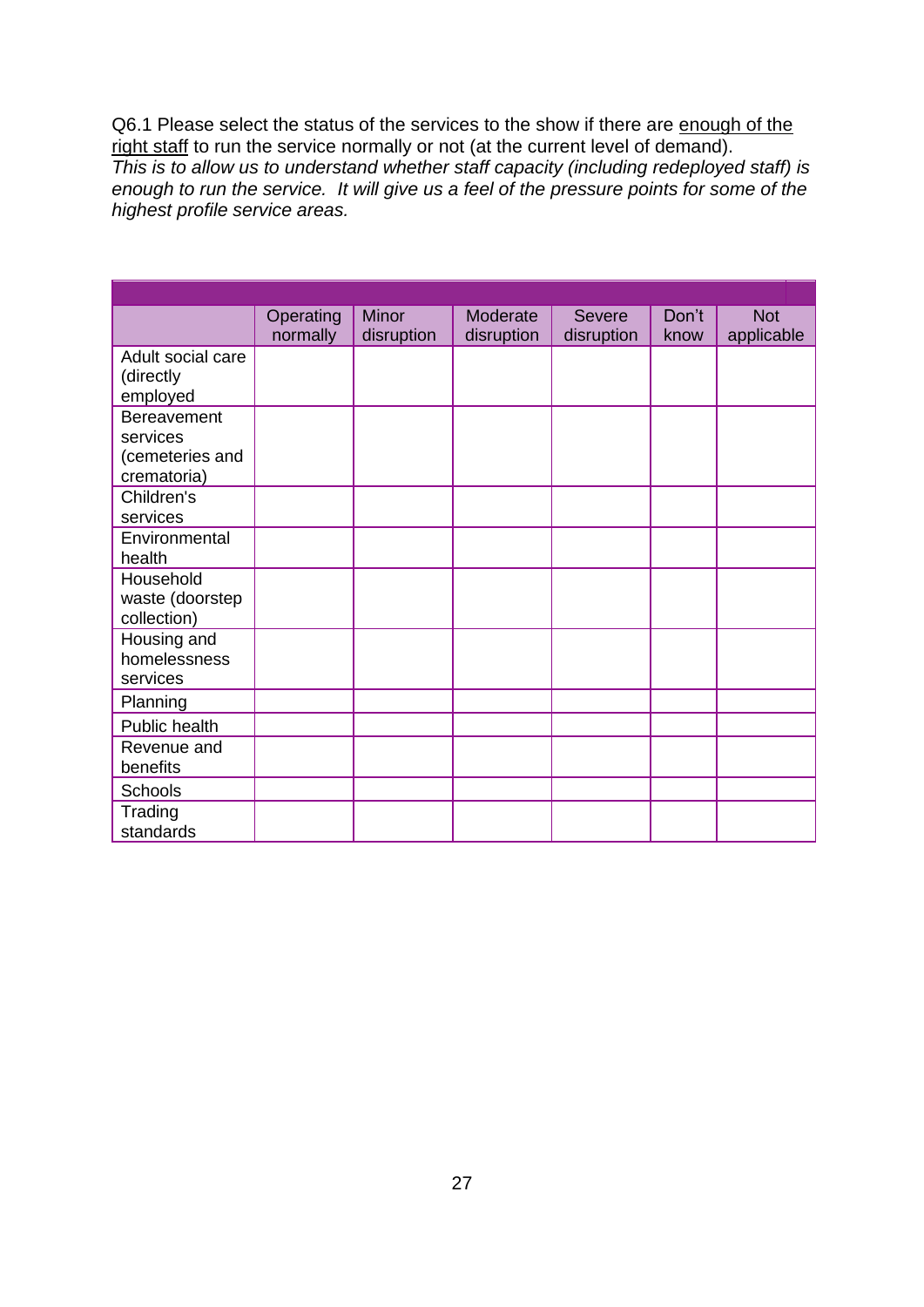Q6.2 In summary, how would you assess the council overall, in terms of whether there are enough staff overall to run services normally or not?

- O Operating normally
- O Minor disruption
- O Moderate disruption
- O Severe disruption
- O Don't know

Q7.1 At present, do you have enough of the correct PPE for those local authority staff who need it or not?

- $\bigcirc$  More than we need
- About what we need
- $\Omega$  Less than we need
- We don't need it
- $\Omega$  Don't know

Q7.2 And would you say that, currently, the staff who need testing are able to access it or not?

- $\bigcirc$  All the staff who need testing can access it
- $\bigcirc$  Most of the staff who need testing can access it
- $\bigcirc$  Some of the staff who need testing can access it
- $\bigcirc$  None of the staff who need testing can access it
- O None of our staff need testing
- O Don't know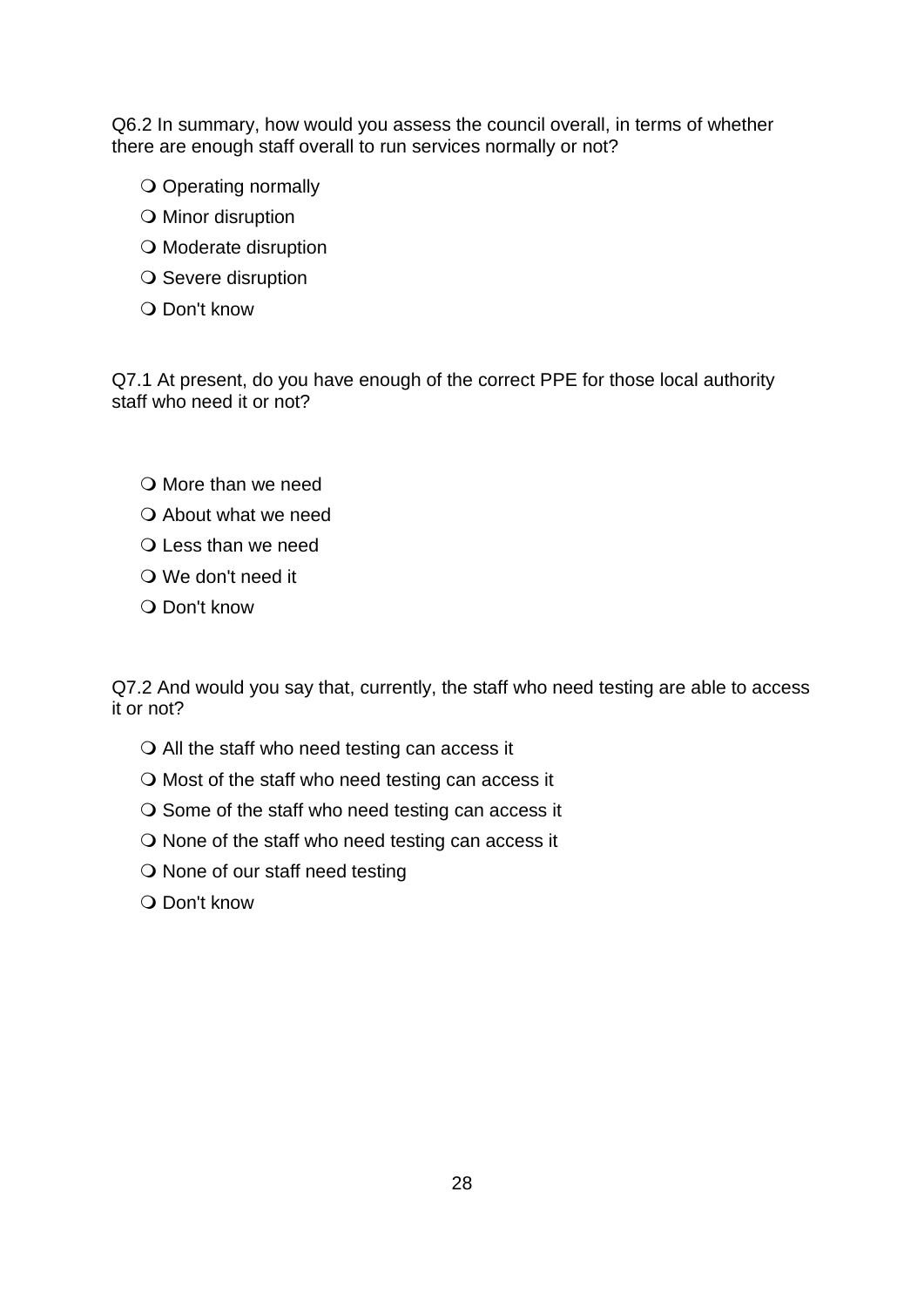#### Q8.1 **Looking ahead**

Over the next few fortnights we shall be asking questions to help us understand where councils may need some quidance and support in certain areas. These questions won't be asked every fortnight but they will be asked maybe every other fortnight as you may want to change your answer as your councils circumstances may change.

Q8.2 We have heard from some councils that there are significant difficulties recruiting for certain posts.

Is your authority experiencing recruitment difficulties for some posts or not? *Difficulties may be in the form of a high number of staff vacancies for some posts, or a small number of vacancies that have a big impact.*

Yes

O No

O Don't know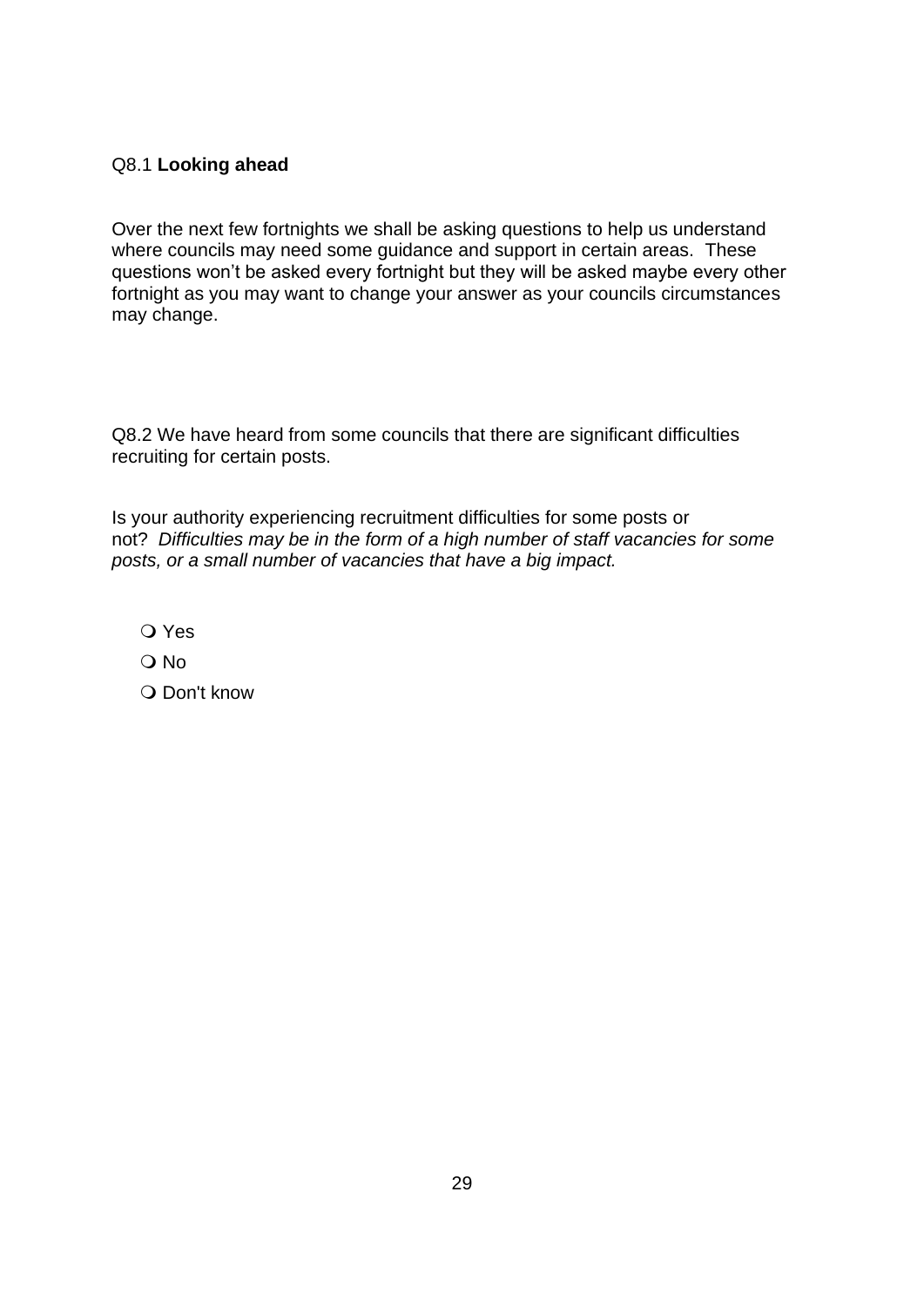Q8.3 From the list of specialist occupations and roles below, please tick those where your council is experiencing recruitment difficulties.

*This is whether your council either has a large number of staff vacancies for some posts or it has a small number of vacancies that have a big impact.*

| Accountants                          |
|--------------------------------------|
| Adult's social workers               |
| <b>Building control officers</b>     |
| Chartered surveyors                  |
| Children's social workers            |
| Economic development officers        |
| Educational psychologists            |
| Engineers                            |
| Environmental health officers        |
| <b>Health visitors</b>               |
| Homelessness officers                |
| ICT professionals                    |
| Legal professionals                  |
| Mental health social workers         |
| Occupational therapists (adults')    |
| Occupational therapists (children's) |
| Regulatory services officers         |
| Planning officers                    |
| Public health officers               |
| School nurses                        |
| Social care commissioners            |
| Test and trace team leaders          |
| Test and trace officers (clinical    |
| case officers)                       |
| <b>Trading standards officers</b>    |
| Youth workers                        |
| Other (please specify)               |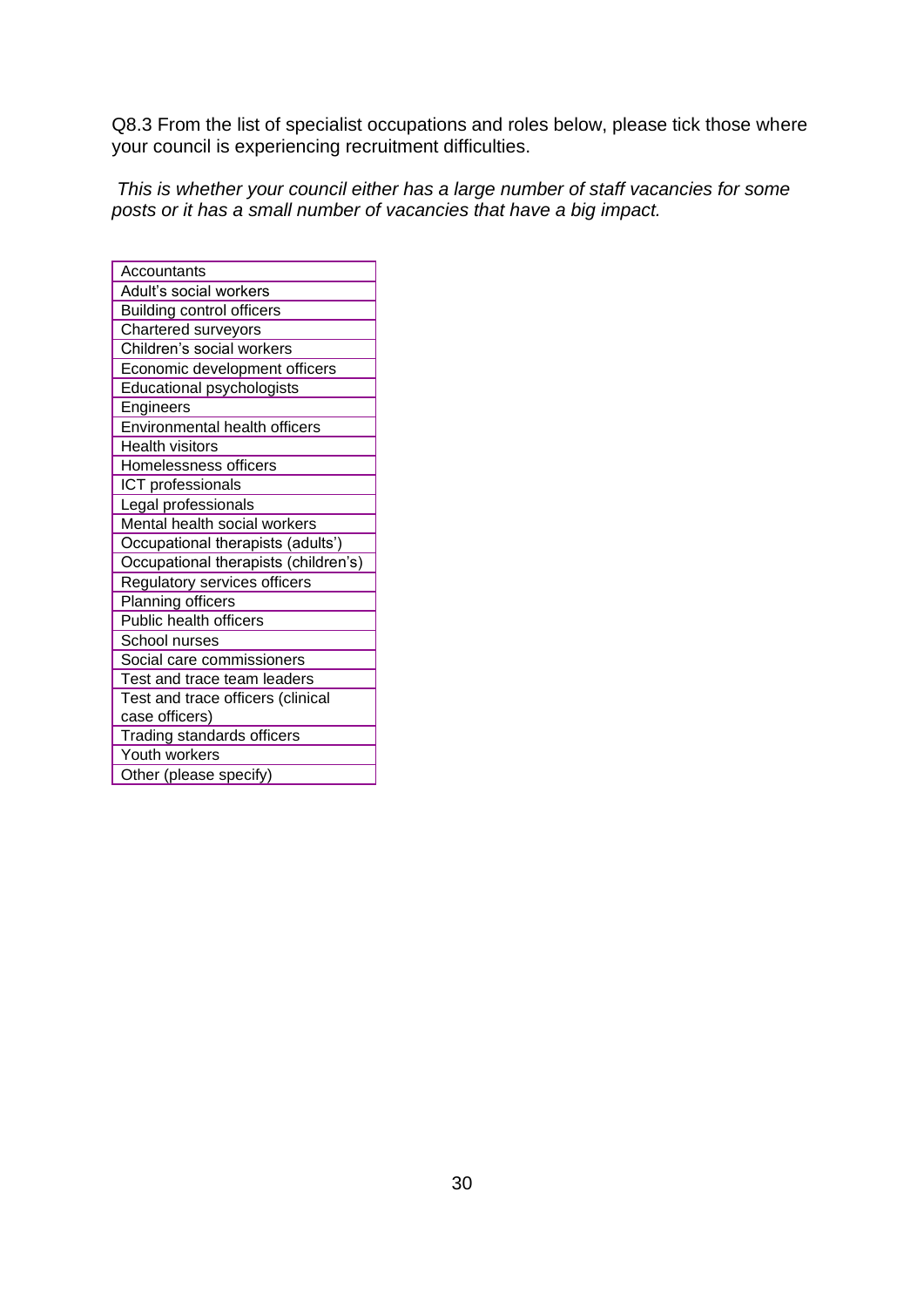Q8.4 For those specialist occupations and roles where you have difficulties recruiting, below, please tick up to five where the difficulties are most acute.

*This is whether your council either has a large number of staff vacancies for some posts or it has a small number of vacancies that have a big impact.*

| Accountants                          |  |  |  |
|--------------------------------------|--|--|--|
| Adult's social workers               |  |  |  |
| <b>Building control officers</b>     |  |  |  |
| Chartered surveyors                  |  |  |  |
| Children's social workers            |  |  |  |
| Economic development officers        |  |  |  |
| Educational psychologists            |  |  |  |
| Engineers                            |  |  |  |
| Environmental health officers        |  |  |  |
| <b>Health visitors</b>               |  |  |  |
| Homelessness officers                |  |  |  |
| ICT professionals                    |  |  |  |
| Legal professionals                  |  |  |  |
| Mental health social workers         |  |  |  |
| Occupational therapists (adults')    |  |  |  |
| Occupational therapists (children's) |  |  |  |
| Regulatory services officers         |  |  |  |
| Planning officers                    |  |  |  |
| Public health officers               |  |  |  |
| School nurses                        |  |  |  |
| Social care commissioners            |  |  |  |
| Test and trace team leaders          |  |  |  |
| Test and trace officers (clinical    |  |  |  |
| case officers)                       |  |  |  |
| Trading standards officers           |  |  |  |
| Youth workers                        |  |  |  |
| Other (please specify)               |  |  |  |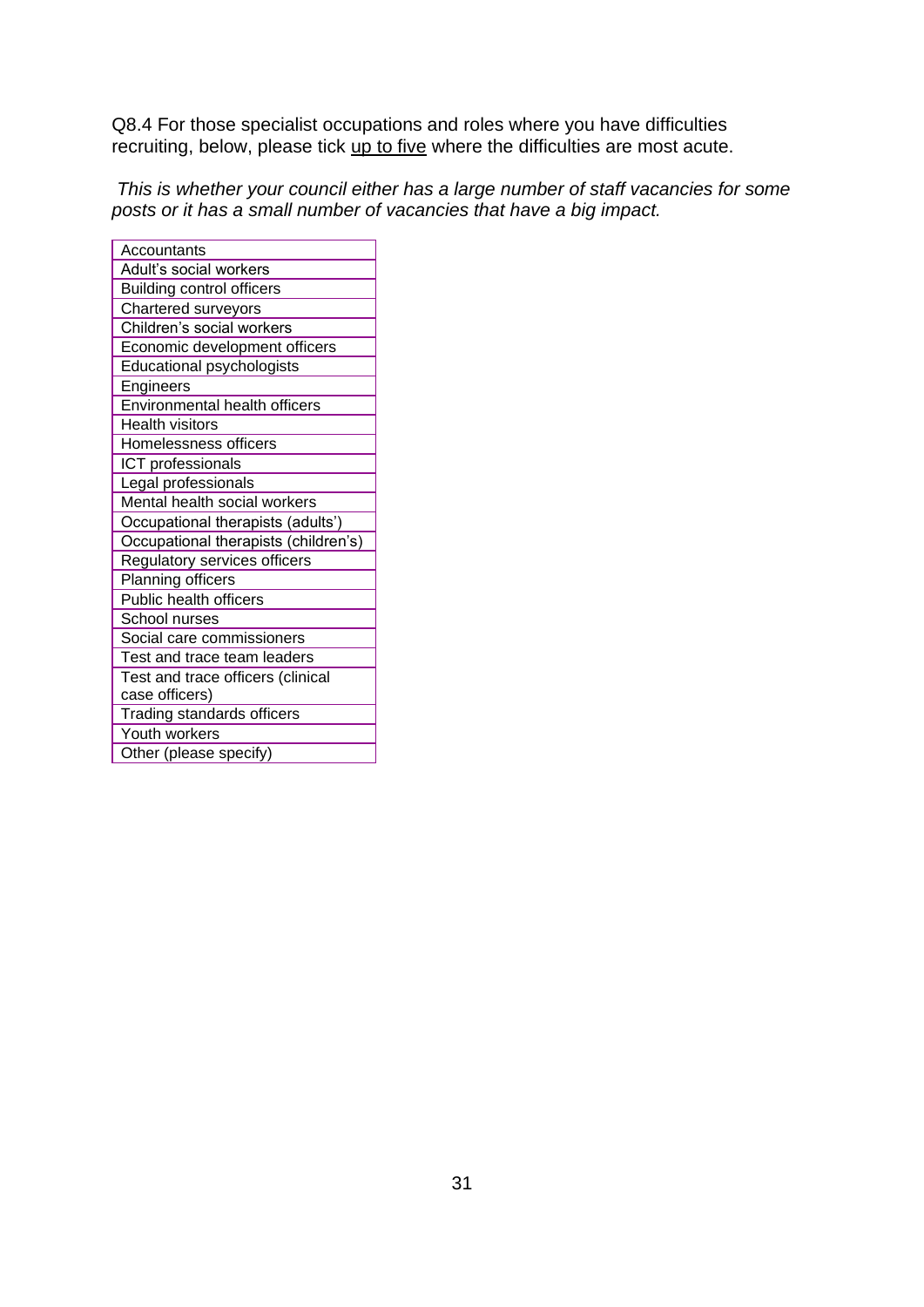Q8.5 For each of these roles where you have acute difficulties, please indicate whether the recruitment difficulty is in recruiting generally, or recruiting at the required level of expertise/experience/qualification?

|                                                                  | <b>Difficulty</b><br>recruiting<br>generally | <b>Difficulty</b><br>recruiting<br>required<br>expertise,<br>experience or<br>qualification | <b>Both</b> | Don't know |
|------------------------------------------------------------------|----------------------------------------------|---------------------------------------------------------------------------------------------|-------------|------------|
| Accountants                                                      |                                              |                                                                                             |             |            |
| Adult's social workers                                           |                                              |                                                                                             |             |            |
| <b>Building control officers</b>                                 |                                              |                                                                                             |             |            |
| Chartered surveyors                                              |                                              |                                                                                             |             |            |
| Children's social workers                                        |                                              |                                                                                             |             |            |
| Economic development officers                                    |                                              |                                                                                             |             |            |
| <b>Educational psychologists</b>                                 |                                              |                                                                                             |             |            |
| Engineers                                                        |                                              |                                                                                             |             |            |
| Environmental health officers                                    |                                              |                                                                                             |             |            |
| <b>Health visitors</b>                                           |                                              |                                                                                             |             |            |
| Homelessness officers                                            |                                              |                                                                                             |             |            |
| ICT professionals                                                |                                              |                                                                                             |             |            |
| Legal professionals                                              |                                              |                                                                                             |             |            |
| Mental health social workers                                     |                                              |                                                                                             |             |            |
| Occupational therapists (adults')                                |                                              |                                                                                             |             |            |
| Occupational therapists<br>(children's)                          |                                              |                                                                                             |             |            |
| Regulatory services officers                                     |                                              |                                                                                             |             |            |
| Planning officers                                                |                                              |                                                                                             |             |            |
| Public health officers                                           |                                              |                                                                                             |             |            |
| School nurses                                                    |                                              |                                                                                             |             |            |
| Social care commissioners                                        |                                              |                                                                                             |             |            |
| Test and trace team leaders<br>Test and trace officers (clinical |                                              |                                                                                             |             |            |
| case officers)                                                   |                                              |                                                                                             |             |            |
| Trading standards officers                                       |                                              |                                                                                             |             |            |
| Youth workers                                                    |                                              |                                                                                             |             |            |
| Other (please specify)                                           |                                              |                                                                                             |             |            |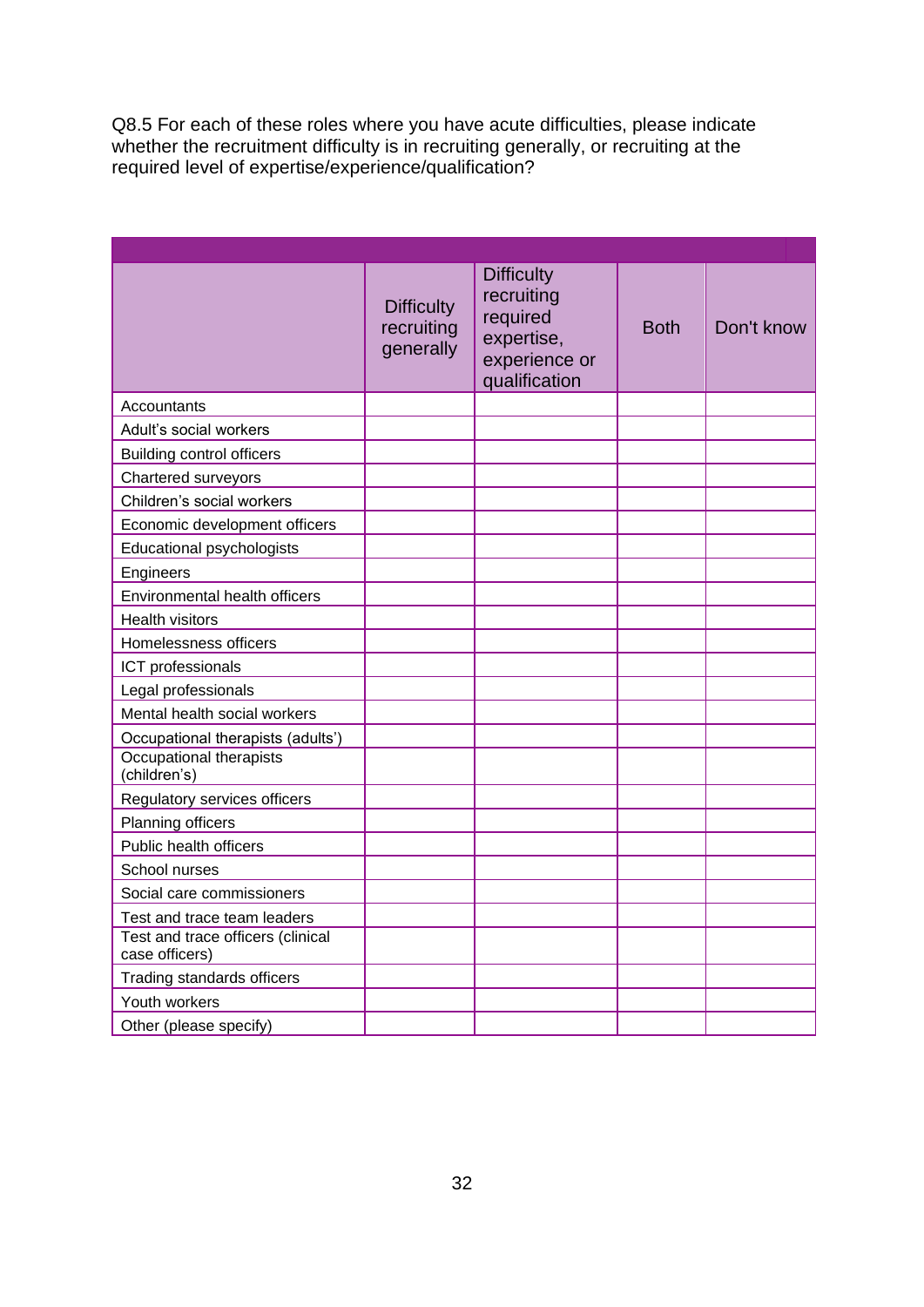Q9.1 Please enter the details of the person nominated to provide this data for your authority or amend the details we hold below if necessary.

| $\bigcirc$ Name      |  |
|----------------------|--|
|                      |  |
| $\bigcirc$ Job title |  |
| O Email address      |  |

#### Q10.1

Once you press the 'Submit' button below, you will have completed the survey.

Many thanks for taking the time to complete this survey. You are in control of any personal data that you have provided to us in your response. You can contact us at all times to have the information changed or deleted. You can find our full privacy policy here[:](https://www.local.gov.uk/privacy-policy-0) [click here to see our privacy policy](https://www.local.gov.uk/privacy-policy-0)